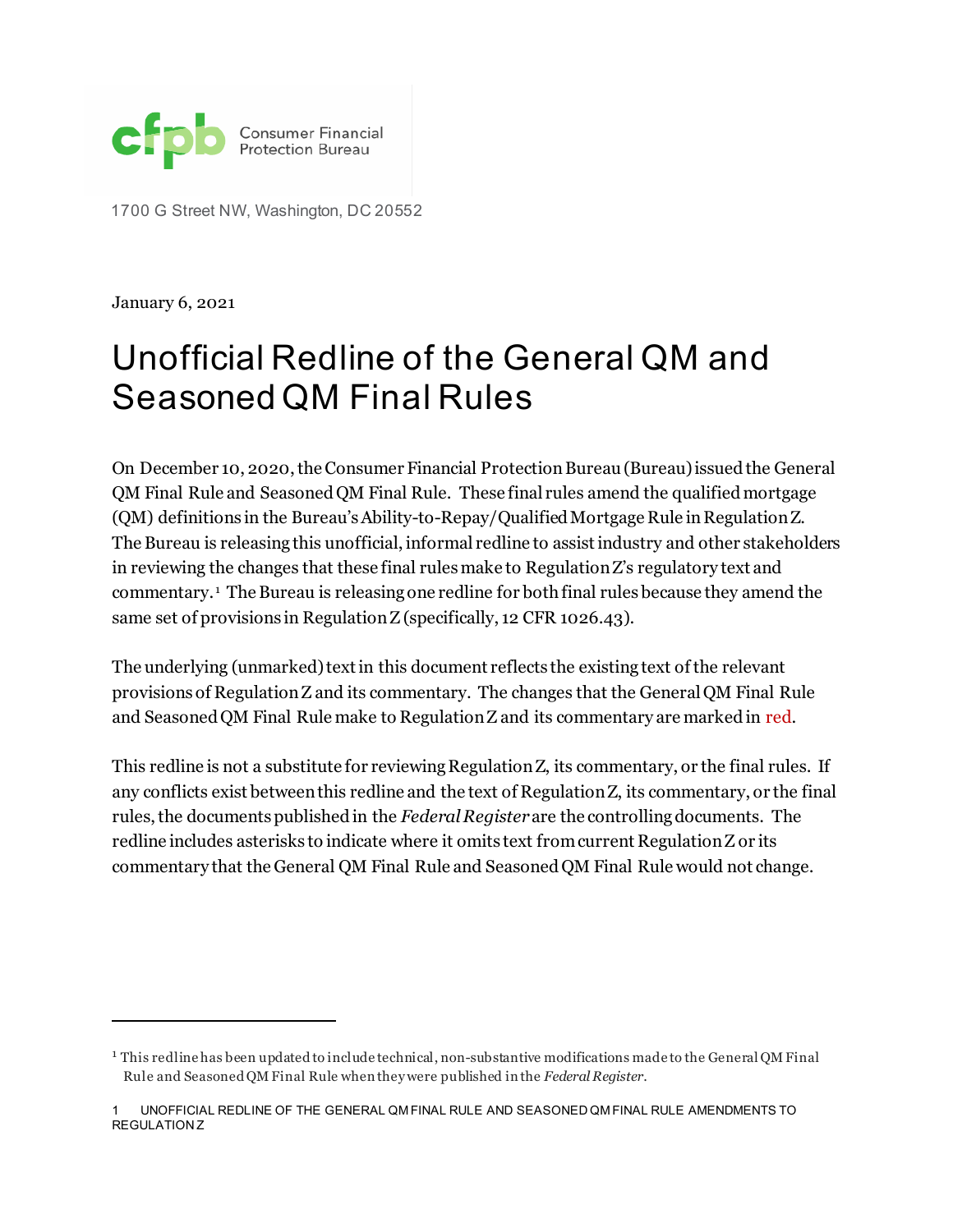#### PART 1026-TRUTH IN LENDING (REGULATION Z)

**Authority:** 12 U.S.C. 2601, 2603-2605, 2607, 2609, 2617, 3353, 5511, 5512, 5532, 5581; 15 U.S.C. 1601 *et seq.*

#### **Subpart E—Special Rules for Certain Home Mortgage Transactions**

## **§ 1026.43 Minimum standards for transactions secured by a dwelling.**

\* \* \* \* \*

(b) *Definitions.* For purposes of this section:

\* \* \* \* \*

(4) *Higher-priced covered transaction*means a covered transaction with an annual percentage rate that exceeds the average prime offer rate for a comparable transaction as of the date the interest rate is set by 1.5 or more percentage points for a first-lien covered transaction, other than a qualified mortgage under paragraph (e)(5), (e)(6), or (f) of this section; by 3.5 or more percentage points for a first-lien covered transaction that is a qualified mortgage under paragraph (e)(5), (e)(6), or (f) of this section; or by 3.5 or more percentage points for a subordinate-lien covered transaction. For purposes of a qualified mortgage under paragraph (e)(2) of this section, for a loan for which the interest rate may or will change within the first five years after the date on which the first regular periodic payment will be due, the creditor must determine the annual percentage rate for purposes of this paragraph (b)(4) by treating the maximum interest rate that may apply during that five-year periodas the interest rate for the full term of the loan.

\* \* \* \* \*

(e) *Qualified mortgages—(1) Safe harbor and presumption of compliance—(i) Safe harbor for loans that are not higher-priced covered transactionsand for seasoned loans.* A creditor or assignee of a qualified mortgage, as defined in paragraphs  $(e)(2)$ ,  $(e)(4)$ ,  $(e)(5)$ ,  $(e)(6)$ , or  $(f)$  of this section, that is not a higher-priced covered transaction, as defined in  $\frac{\partial^2 f}{\partial x^2}$  b)(4) of this section, complies with the repayment ability requirements of paragraph (c) of this section if:

(A) The loan is a qualified mortgage as defined in paragraph (e)(2), (4), (5), (6), or (f) of this section that is not a higher-priced covered transaction, as defined in paragraph (b)(4) of this section; or

(B) The loan is a qualified mortgage as defined in paragraph (e)(7) of this section, regardless of whether the loan is a higher-priced covered transaction.

\* \* \* \* \*

(2) *Qualified mortgage defined—general.* Except as provided in paragraph (e)(4),  $\left(\frac{e}{6}\right)$ ,  $\left(\frac{e}{6}\right)$ ,  $\left(\frac{7}{2}\right)$ , or (f) of this section, a qualified mortgage is a covered transaction: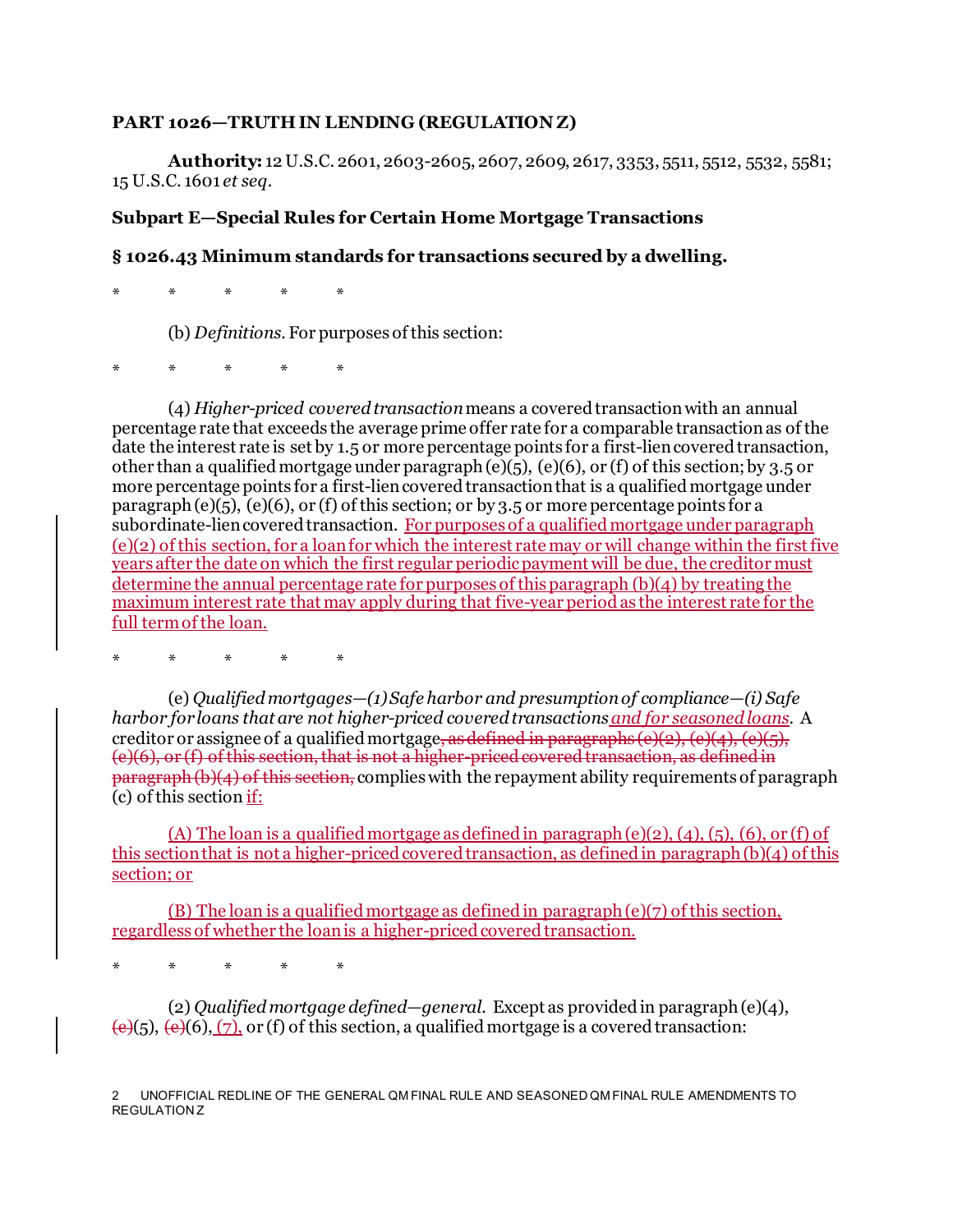(i) That provides for regular periodic payments that are substantially equal, except for the effect that any interest rate change after consummation has on the payment in the case of an adjustable-rate or step-rate mortgage, that do not:

(A) Result in an increase of the principal balance;

(B) Allow the consumer to defer repayment of principal, except as provided in paragraph (f) of this section; or

(C) Result in a balloon payment, as defined in  $\S$  1026.18(s)(5)(i), except as provided in paragraph (f) of this section;

(ii) For which the loan term does not exceed 30 years;

(iii) For which the total points and fees payable in connection with the loan do not exceed the amounts specified in paragraph  $(e)(3)$  of this section;

(iv) For which the creditor underwrites the loan, taking into account the monthly payment for mortgage-related obligations, using:

(A) The maximum interest rate that may apply during the first five years after the date on which the first regular periodic payment will be due; and

(B) Periodic payments of principal and interest that will repay either:

(*1*) The outstanding principal balance over the remaining term of the loan as of the date the interest rate adjusts to the maximum interest rate set forth in paragraph (e)(2)(iv)(A) of this section, assuming the consumer will have made all required payments as due prior to that date; or

(*2*) The loan amount over the loan term;

(v) For which the creditor, at or before consummation:

(A) Considers the consumer's current or reasonably expected income or assets other than the value of the dwelling (including any real property attached to the dwelling) that secures the loan, debt obligations, alimony, child support, and monthly debt-to-income ratio or residual income, using the amounts determined from paragraph  $(e)(2)(v)(B)$  of this section. For purposes of this paragraph (e)(2)(v)(A), the consumer's monthly debt-to-income ratio or residual income is determined in accordance with paragraph  $(c)(7)$  of this section, except that the consumer's monthly payment on the covered transaction, including the monthly payment for mortgage-related obligations, is calculated in accordance with paragraph (e)(2)(iv) of this section.

(B)(*1*) Verifies the consumer's current or reasonably expected income or assets other than the value of the dwelling (including any real property attached to the dwelling) that secures the loan using third-party records that provide reasonably reliable evidence of the consumer's income or assets, in accordance with paragraph (c)(4) of this section; and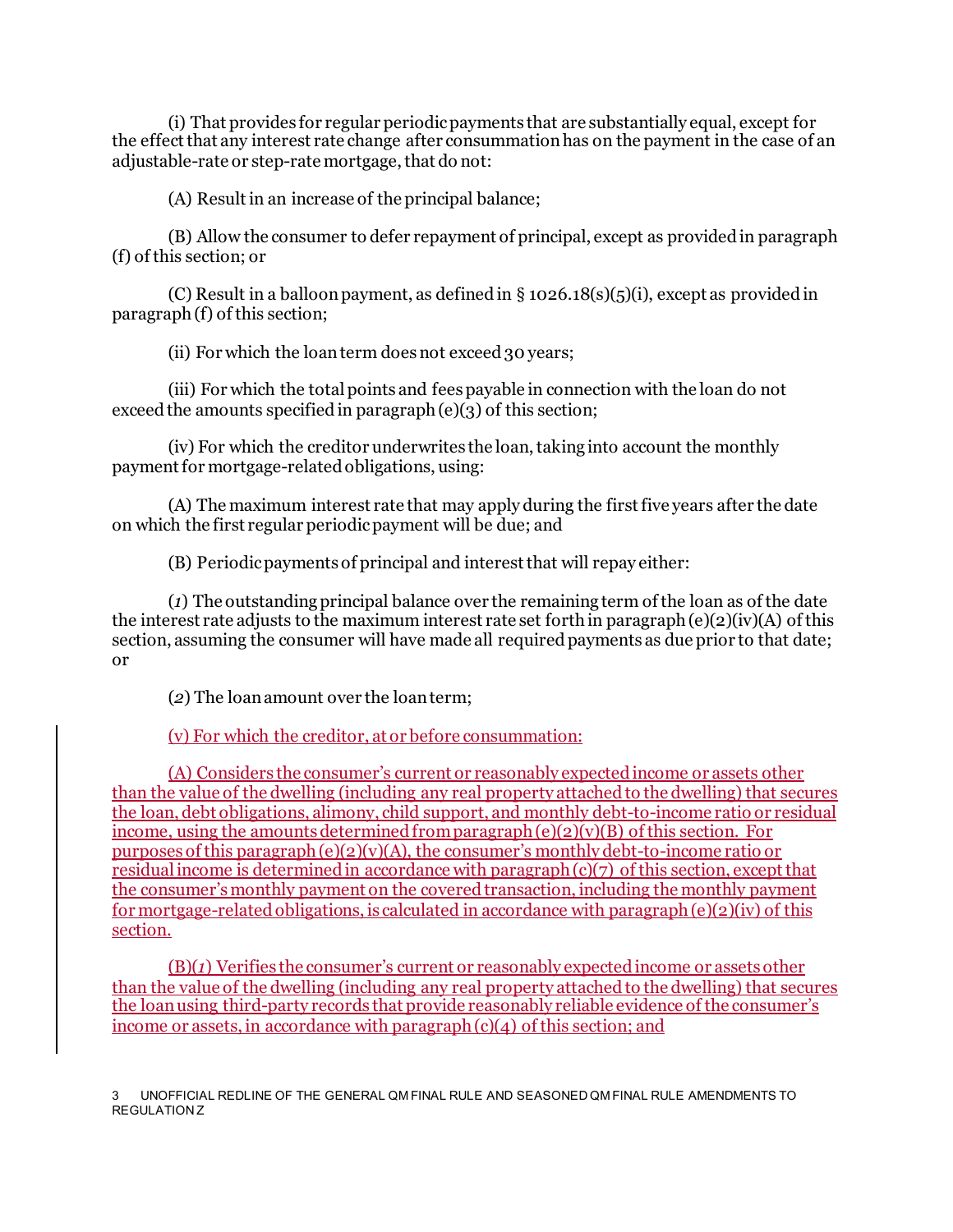(*2*) Verifies the consumer's current debt obligations, alimony, and child support using reasonably reliable third-party records in accordance with paragraph (c)(3) of this section.

For which the creditor considers and verifies at or before consummation the following:

(A) The consumer's current or reasonably expected income or assets other than the value of the dwelling (including any real property attached to the dwelling) that secures the loan, in accordance with appendix  $Q$  and paragraphs  $(e)(2)(i)$  and  $(e)(4)$  of this section; and

(B) The consumer's current debt obligations, alimony, and child support in accordance with appendix  $Q$  and paragraphs  $(e)(2)(vi)$  and  $(e)(3)$  of this section; and

(vi) For which the annual percentage rate does not exceed the average prime offer rate for a comparable transaction as of the date the interest rate is set by the amounts specified in paragraphs  $(e)(2)(vi)(A)$  through  $(F)$  of this section. The amounts specified here shall be adjusted annually on January 1 by the annual percentage change in the Consumer Price Index for All Urban Consumers (CPI-U) that was reported on the preceding June 1. For purposes of this paragraph  $(e)(2)(vi)$ , the creditor must determine the annual percentage rate for a loan for which the interest rate may or will change within the first five years after the date on which the first regular periodic payment will be due by treating the maximum interest rate that may apply during that five-year period as the interest rate for the full term of the loan.

(A) For a first-lien covered transaction with a loan amount greater than or equal to \$110,260 (indexed for inflation), 2.25 or more percentage points;

(B) For a first-lien covered transaction with a loan amount greater than or equal to \$66,156 (indexed for inflation) but less than \$110,260 (indexed for inflation), 3.5 or more percentage points;

(C) For a first-lien covered transaction with a loan amount less than \$66,156 (indexed for inflation), 6.5 or more percentage points;

(D) For a first-lien covered transaction secured by a manufactured home with a loan amount less than \$110,260 (indexed for inflation), 6.5 or more percentage points;

(E) For a subordinate-lien covered transaction with a loan amount greater than or equal to \$66,156 (indexed for inflation), 3.5 or more percentage points;

(F) For a subordinate-lien covered transaction with a loan amount less than \$66,156 (indexed for inflation), 6.5 or more percentage points.

For which the ratio of the consumer's total monthly debt to total monthly income at the time of consummation does not exceed 43 percent. For purposes of this paragraph (e)(2)(vi), the ratio of the consumer's total monthly debt to total monthly income is determined:

(A) Except as provided in paragraph (e)(2)(vi)(B) of this section, in accordance with the standards in appendix Q;

(B) Using the consumer's monthly payment on: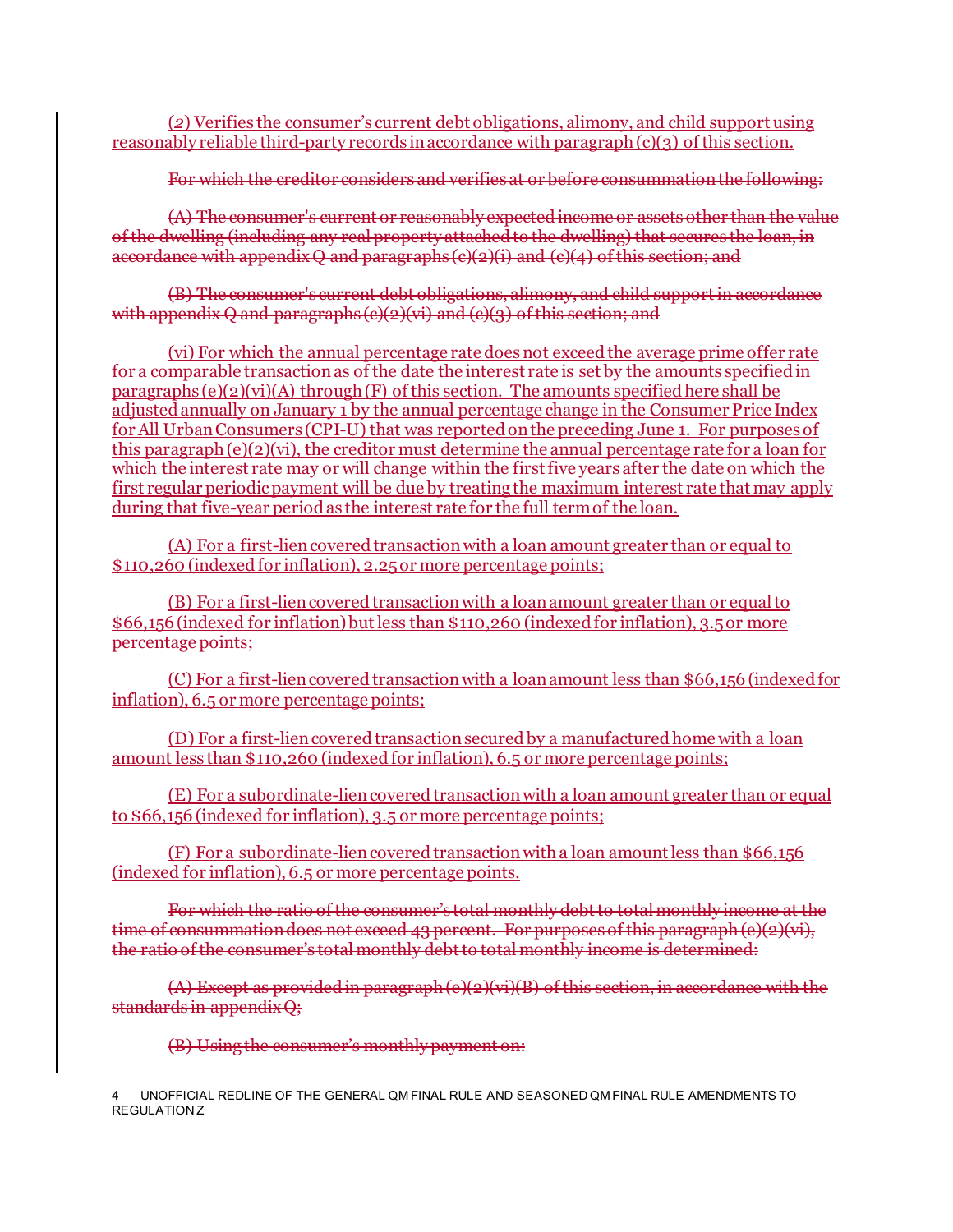(1) The covered transaction, including the monthly payment for mortgage-related obligations, in accordance with paragraph (e)(2)(iv) of this section; and

(2) Any simultaneous loan that the creditor knows or has reason to know will be made, in accordance with paragraphs  $(e)(2)(iv)$  and  $(e)(6)$  of this section.

\* \* \* \* \*

(4) *Qualified mortgage defined*—*special rules–(i)Generalother agencies.* Notwithstanding paragraph  $(e)(2)$  of this section, a qualified mortgage is a covered transaction that is defined as a qualified mortgage by the U.S. Department of Housing and Urban Development under 24 CFR 201.7 and 24 CFR 203.19, the U.S. Department of Veterans Affairs under 38 CFR 36.4300 and 38 CFR 36.4500, or the U.S. Department of Agriculture under 7 CFR 3555.109.satisfies:

(A) The requirements of paragraphs (e)(2)(i) through (iii) of this section; and

(B) One or more of the criteria in paragraph (e)(4)(ii) of this section.

(ii) *Eligible loans.* A qualified mortgage under this paragraph (e)(4) must be one of the following at consummation:

(A) A loan that is eligible, except with regard to matters wholly unrelated to ability to repay:

(*1*) To be purchased or guaranteed by the Federal National Mortgage Association or the Federal Home Loan Mortgage Corporation operating under the conservatorship or receivership of the Federal Housing Finance Agency pursuant to section 1367(a) of the Federal Housing Enterprises Financial Safety and Soundness Act of 1992 (12 U.S.C. 4617(a)); or

(*2*) To be purchased or guaranteed by any limited-life regulatory entity succeeding the charter of either the Federal National Mortgage Association or the Federal Home Loan Mortgage Corporation pursuant to section 1367(i) of the Federal Housing Enterprises Financial Safety and Soundness Act of 1992 (12 U.S.C. 4617(i));

(B) A loan that is eligible to be insured, except with regard to matters wholly unrelated to ability to repay, by the U.S. Department of Housing and Urban Development under the National Housing Act (12 U.S.C. 1707 et seq.);

(C) A loan that is eligible to be guaranteed, except with regard to matters wholly unrelated to ability to repay, by the U.S. Department of Veterans Affairs;

(D) A loan that is eligible to be guaranteed, except with regard to matters wholly unrelated to ability to repay, by the U.S. Department of Agriculture pursuant to 42 U.S.C.  $1472(h)$ ; or

(E) A loan that is eligible to be insured, except with regard to matters wholly unrelated to ability to repay, by the Rural Housing Service.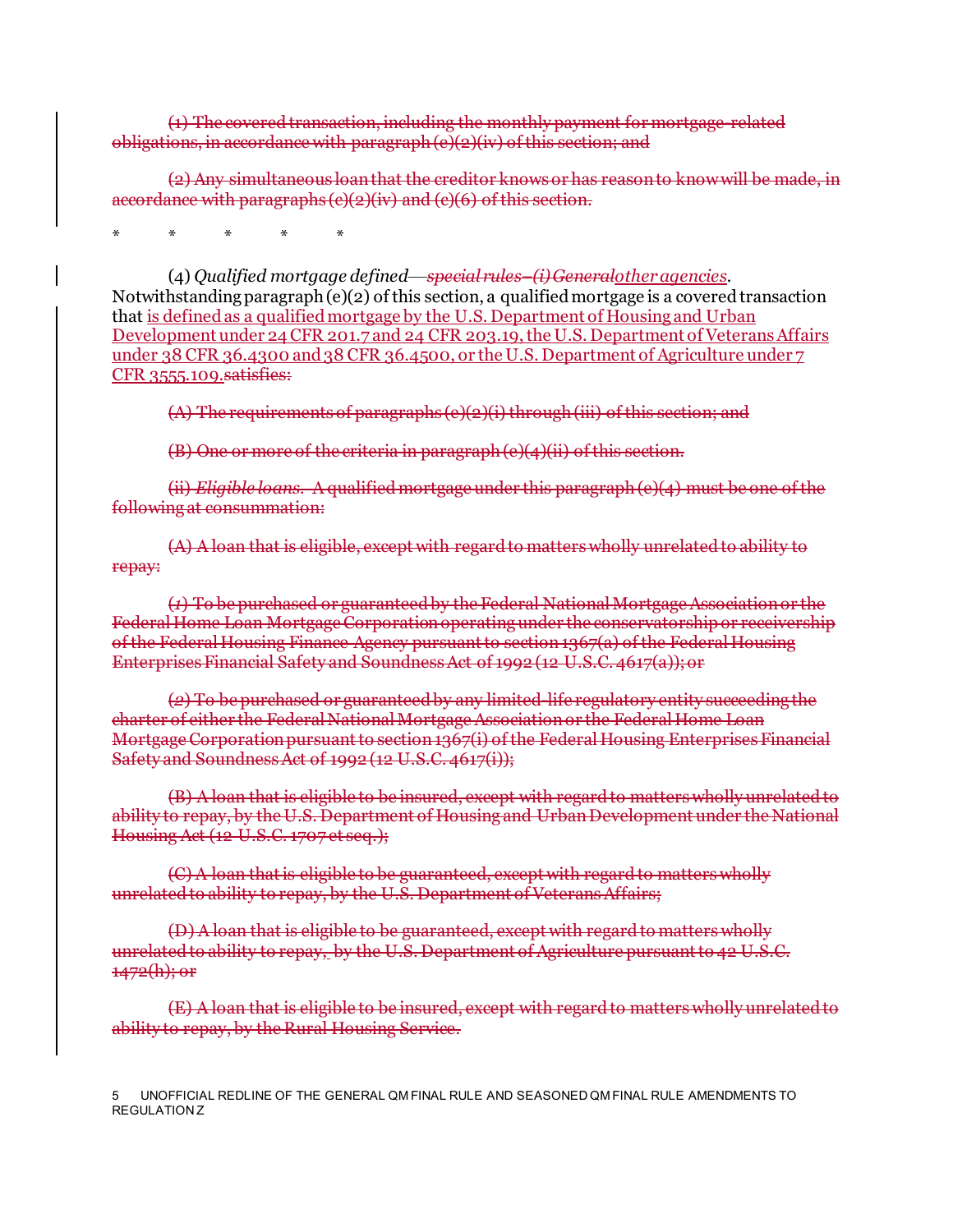(iii) *Sunset of special rules.* (A) Each respective special rule described in paragraph (4)(ii)(B), (C), (D), or (E) of this section shall expire on the effective date of a rule each respective agency pursuant to its authority under TILA section 129C(b)(3)(ii) to define a qualified mortgage.

(B) Unless otherwise expired under paragraph  $(e)(4)(iii)(A)$  of this section rules in this paragraph (e)(4) are available only for covered transactions before January 10, 2021.

(5) *Qualified mortgage defined—small creditor portfolio loans.*

(i) Notwithstanding paragraph (e)(2) of this section, a qualified mortgage is a covered transaction:

(A) That satisfies the requirements of paragraph  $(e)(2)$  of this section other than the requirements of paragraphs  $(e)(2)(v)$  and  $(vi)$  of this section and without regard to the standards in appendix Q to this part;

(B) For which the creditor:

(*1*) Considers and verifies at or before consummation the consumer's current or reasonably expected income or assets other than the value of the dwelling (including any real property attached to the dwelling) that secures the loan, in accordance with paragraphs  $(c)(2)(i)$ and  $(c)(4)$  of this section;

(*2*) Considers and verifies at or before consummation the consumer's current debt obligations, alimony, and child support in accordance with paragraphs  $(c)(2)(vi)$  and  $(c)(3)$  of this section;

(*3*) considers Considers at or before consummation the consumer's monthly debt-toincome ratio or residual income and verifies the debt obligations and income used to determine that ratio in accordance with paragraph  $(c)(7)$  of this section, except that the calculation of the payment on the covered transaction for purposes of determining the consumer's total monthly debt obligations in paragraph  $(c)(7)(i)(A)$  shall be determined in accordance with paragraph  $(e)(2)(iv)$  of this section instead of paragraph  $(e)(5)$  of this section;

(C) That is not subject, at consummation, to a commitment to be acquired by another person, other than a person that satisfies the requirements of paragraph (e)(5)(i)(D) of this section; and

(D) For which the creditor satisfies the requirements stated in § 1026.35(b)(2)(iii)(B) and (C).

(ii) A qualified mortgage extended pursuant to paragraph (e)(5)(i) of this section immediately loses its status as a qualified mortgage under paragraph (e)(5)(i) if legal title to the qualified mortgage is sold, assigned, or otherwise transferred to another person except when:

(A) The qualified mortgage is sold, assigned, or otherwise transferred to another person three years or more after consummation of the qualified mortgage;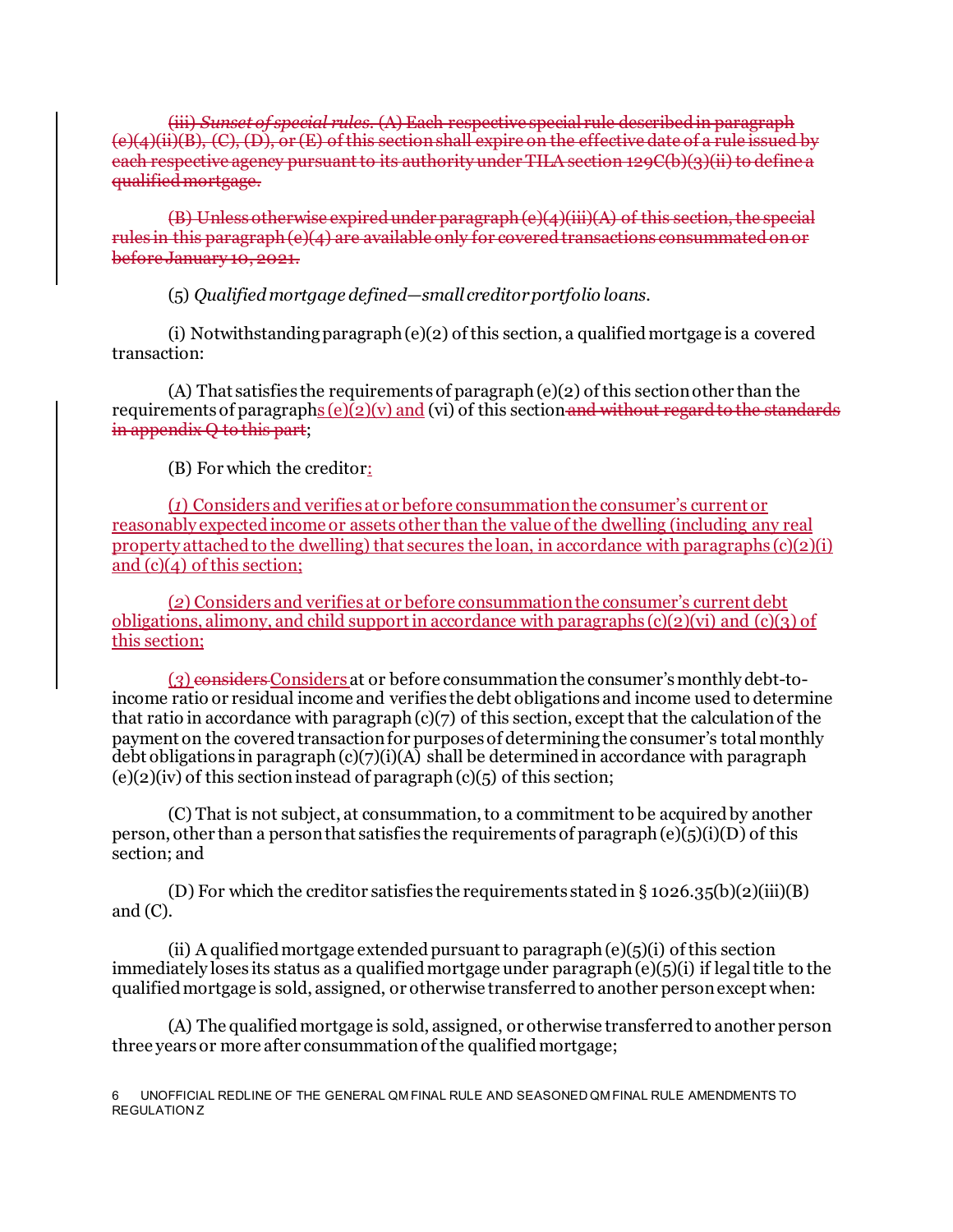(B) The qualified mortgage is sold, assigned, or otherwise transferred to a creditor that satisfies the requirements of paragraph  $(e)(5)(i)(D)$  of this section;

(C) The qualified mortgage is sold, assigned, or otherwise transferred to another person pursuant to a capital restoration plan or other action under 12 U.S.C. 1831o, actions or instructions of any person acting as conservator, receiver, or bankruptcy trustee, an order of a State or Federal government agency with jurisdiction to examine the creditor pursuant to State or Federal law, or an agreement between the creditor and such an agency; or

(D) The qualified mortgage is sold, assigned, or otherwise transferred pursuant to a merger of the creditor with another person or acquisition of the creditor by another person or of another person by the creditor.

\* \* \* \* \*

(7) *Qualified mortgage defined—seasoned loans*—(i) *General.* Notwithstanding paragraph (e)(2) of this section, and except as provided in paragraph (e)(7)(iv) of this section, a qualified mortgage is a first-lien covered transaction that:

(A) Is a fixed-rate mortgage as defined in  $\S$  1026.18(s)(7)(iii) with fully amortizing payments as defined in paragraph (b)(2) of this section;

(B) Satisfies the requirements in paragraphs (e)(2)(i) through (v) of this section;

(C) Has met the requirements in paragraph  $(e)(7)(ii)$  of this section at the end of the seasoning period as defined in paragraph  $(e)(\overline{7})(\overline{iv})(C)$  of this section;

(D) Satisfies the requirements in paragraph (e)(7)(iii) of this section; and

(E) Is not a high-cost mortgage as defined in § 1026.32(a).

(ii) *Performance requirements.* To be a qualified mortgage under this paragraph (e)(7) of this section, the covered transaction must have no more than two delinquencies of 30 or more days and no delinquencies of 60 or more days at the end of the seasoning period.

(iii) *Portfolio requirements.* To be a qualified mortgage under this paragraph (e)(7) of this section, the covered transaction must satisfy the following requirements:

(A) The covered transaction is not subject, at consummation, to a commitment to be acquired by another person, except for a sale, assignment, or transfer permitted by paragraph  $(e)(7)(iii)(B)(3)$  of this section; and

(B) Legal title to the covered transaction is not sold, assigned, or otherwise transferred to another person before the end of the seasoning period, except that:

(*1*) The covered transaction may be sold, assigned, or otherwise transferred to another person pursuant to a capital restoration plan or other action under 12 U.S.C. 1831o, actions or instructions of any person acting as conservator, receiver, or bankruptcy trustee, an order of a State or Federal government agency with jurisdiction to examine the creditor pursuant to State or Federal law, or an agreement between the creditor and such an agency;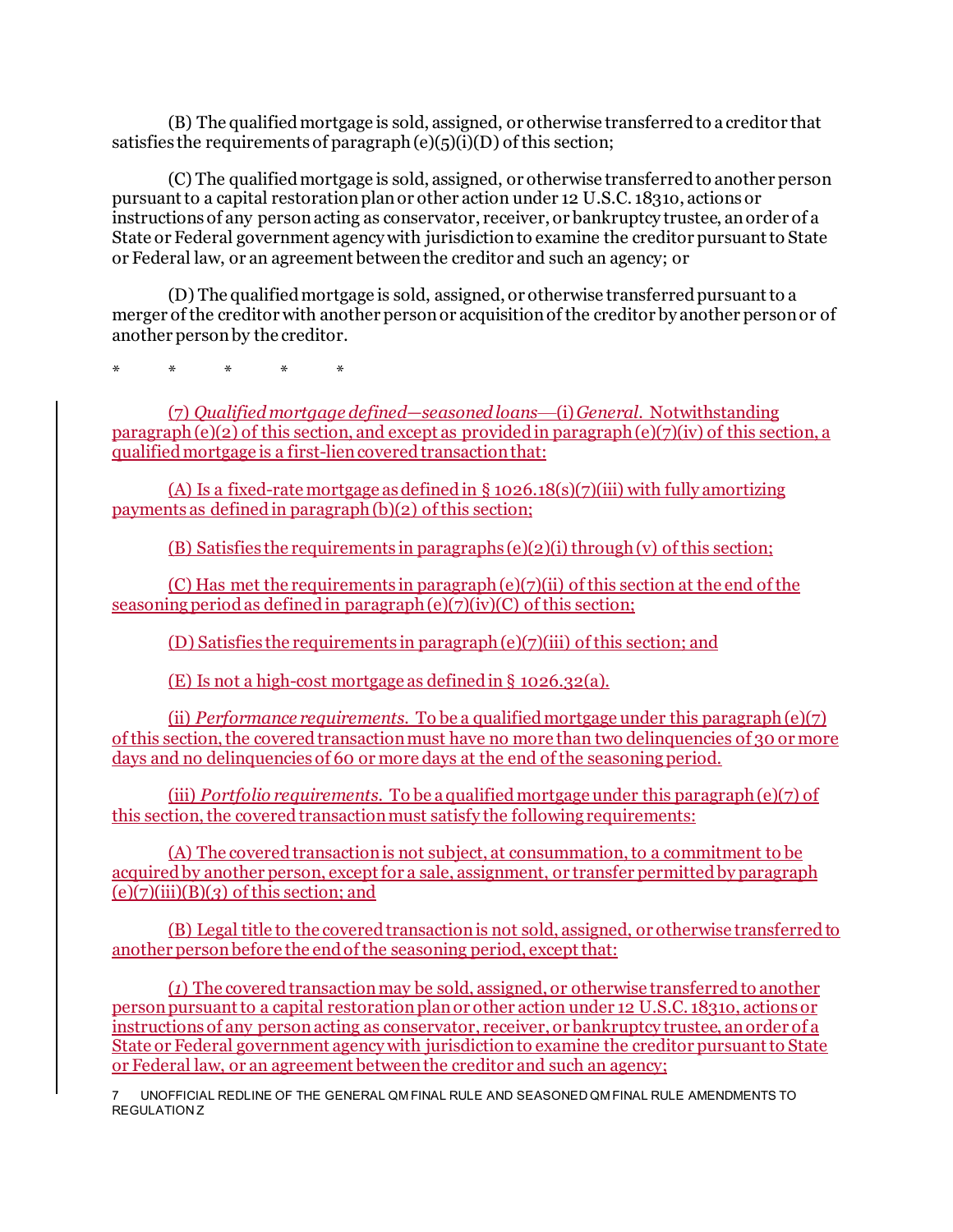(*2*) The covered transaction may be sold, assigned, or otherwise transferred pursuant to a merger of the creditor with another person or acquisition of the creditor by another person or of another person by the creditor; or

(*3*) The covered transaction may be sold, assigned, or otherwise transferred once before the end of the seasoning period, provided that the covered transaction is not securitized as part of the sale, assignment, or transfer or at any other time before the end of the seasoning period as defined in §  $1026.43(e)(7)(iv)(C)$ .

(iv) *Definitions*. For purposes of paragraph (e)(7) of this section:

(A) *Delinquency* means the failure to make a periodic payment (in one full payment or in two or more partial payments) sufficient to cover principal, interest, and escrow (if applicable) for a given billing cycle by the date the periodic payment is due under the terms of the legal obligation. Other amounts, such as any late fees, are not considered for this purpose.

(*1*) A periodic payment is 30 days delinquent when it is not paid before the due date of the following scheduled periodic payment.

(*2*) A periodic payment is 60 days delinquent if the consumer is more than 30 days delinquent on the first of two sequential scheduled periodic payments and does not make both sequential scheduled periodic payments before the due date of the next scheduled periodic payment after the two sequential scheduled periodic payments.

(*3*) For any given billing cycle for which a consumer's payment is less than the periodic payment due, a consumer is not delinquent as defined in this paragraph  $(e)(7)$  if:

(*i*) The servicer chooses not to treat the payment as delinquent for purposes of any section of subpart C of Regulation X, 12 CFR part 1024, if applicable;

(*ii*) The payment is deficient by \$50 or less; and

(*iii*) There are no more than three such deficient payments treated as not delinquent during the seasoning period.

(*4*) The principal and interest used in determining the date a periodic payment sufficient to cover principal, interest, and escrow (if applicable) for a given billing cycle becomes due and unpaid are the principal and interest payment amounts established by the terms and payment schedule of the loan obligation at consummation, except:

(*i*) If a qualifying change as defined in paragraph (e)(7)(iv)(B) of this section is made to the loan obligation, the principal and interest used in determining the date a periodic payment sufficient to cover principal, interest, and escrow (if applicable) for a given billing cycle becomes due and unpaid are the principal and interest payment amounts established by the terms and payment schedule of the loan obligation at consummation as modified by the qualifying change.

(*ii*) If, due to reasons related to the timing of delivery, set up, or availability for occupancy of the dwelling securing the obligation, the first payment due date is modified before the first payment due date in the legal obligation at consummation, the modified first payment due date shall be considered in lieu of the first payment due date in the legal obligation at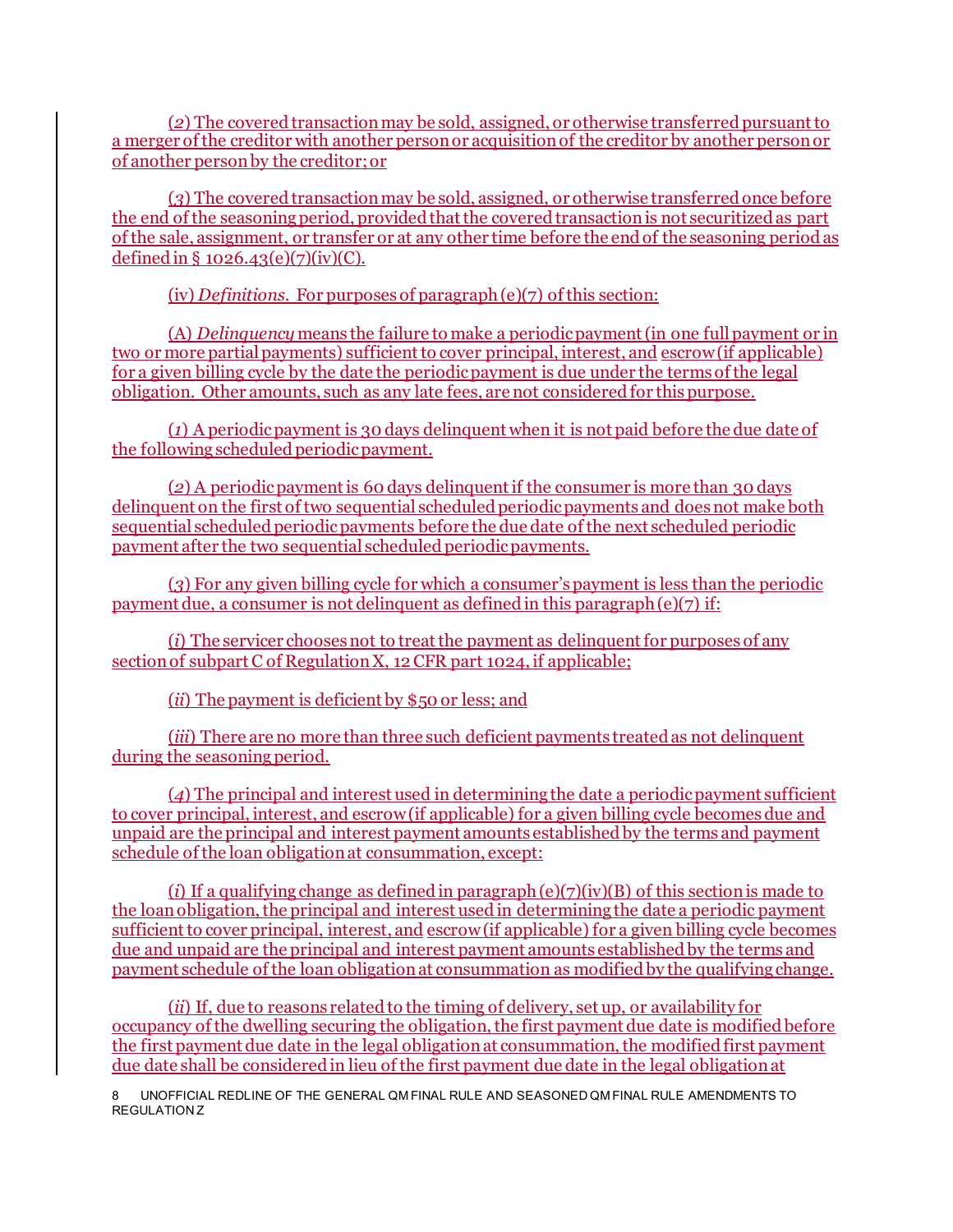consummation in determining the date a periodic payment sufficient to cover principal, interest, and escrow (if applicable) for a given billing cycle becomes due and unpaid.

(*5*) Except for purposes of making up the deficiency amount set forth in paragraph (e)(7)(iv)(A)(*3*)(*ii*) of this section, payments from the following sources are not considered in assessing delinquency under paragraph (e)(7)(iv)(A) of this section:

(*i*) Funds in escrow in connection with the covered transaction; or

(*ii*) Funds paid on behalf of the consumer by the creditor, servicer, or assignee of the covered transaction, or any other person acting on behalf of such creditor, servicer, or assignee.

(B) *Qualifying change* means an agreement that meets the following conditions:

(*1*) The agreement is entered into during or after a temporary payment accommodation in connection with a disaster or pandemic-related national emergency as defined in paragraph (e)(7)(iv)(D) of this section and ends any pre-existing delinquency on the loan obligation upon taking effect;

(*2*) The amount of interest charged over the full term of the loan does not increase as a result of the agreement;

(*3*) The servicer does not charge any fee in connection with the agreement; and

(*4*) Promptly upon the consumer's acceptance of the agreement, the servicer waives all late charges, penalties, stop payment fees, or similar charges incurred during a temporary payment accommodation in connection with a disaster or pandemic-related national emergency, as well as all late charges, penalties, stop payment fees, or similar charges incurred during the delinquency that led to a temporary payment accommodation in connection with a disaster or pandemic-related national emergency.

(C) *Seasoning period* means a periodof 36 months beginning on the date on which the first periodic payment is due after consummation of the covered transaction, except that:

 $(1)$  Notwithstanding any other provision of this section, if there is a delinquency of 30 days or more at the end of the 36<sup>th</sup> month of the seasoning period, the seasoning period does not end until there is no delinquency; and

(*2*) The seasoning period does not include any period during which the consumer is in a temporary payment accommodation extended in connection with a disaster or pandemic-related national emergency, provided that during or at the end of the temporary payment accommodation there is a qualifying change as defined in paragraph  $(e)(\overline{7})(iv)(B)$  of this section or the consumer cures the loan's delinquency under its original terms. If during or at the end of the temporary payment accommodation in connection with a disaster or pandemic-related national emergency there is a qualifying change or the consumer cures the loan's delinquency under its original terms, the seasoning period consists of the period from the date on which the first periodic payment was due after consummation of the covered transaction to the beginning of the temporary payment accommodation and an additional period immediately after the temporary payment accommodation ends, which together must equal at least 36 months.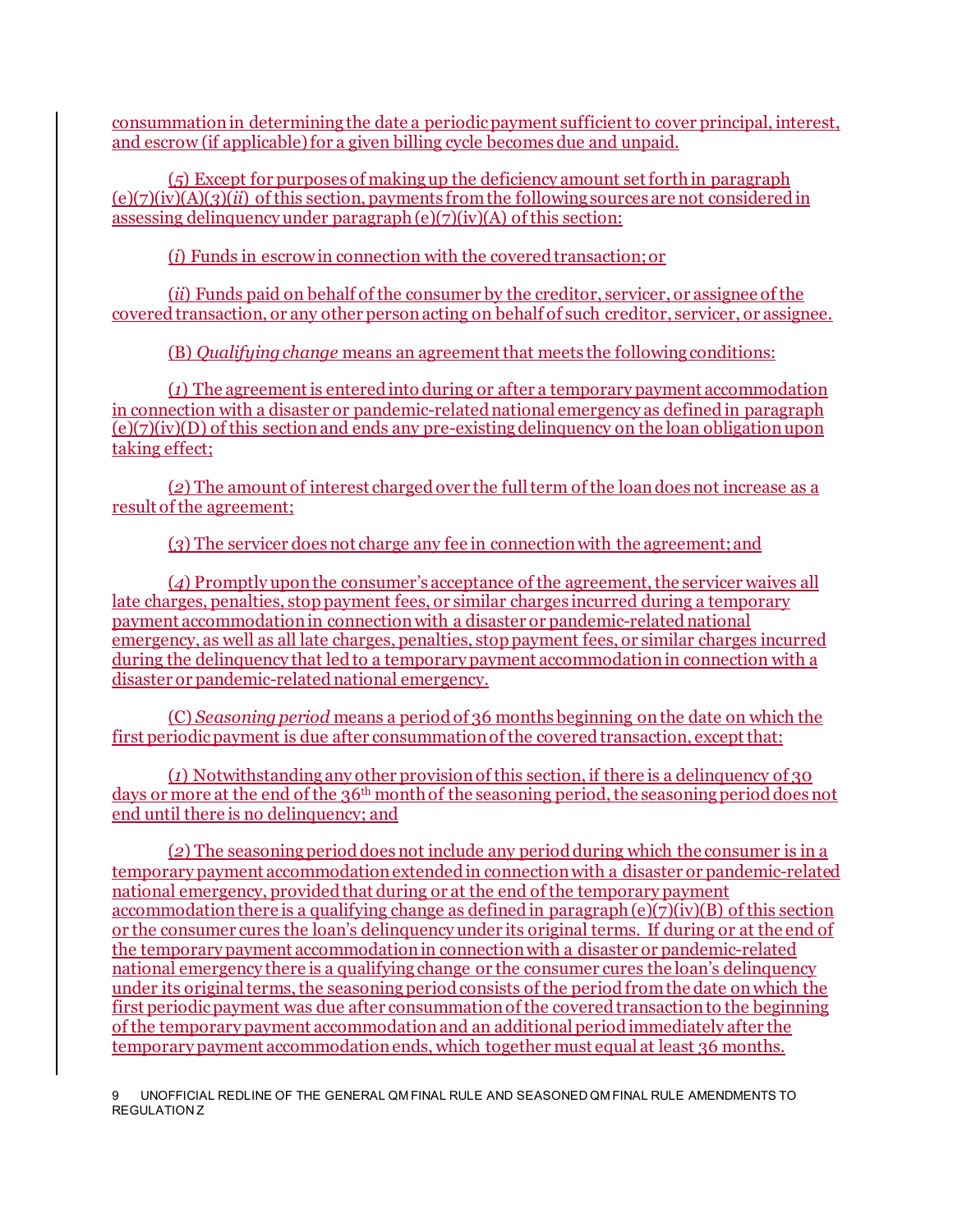(D) *Temporary payment accommodation in connection with a disaster or pandemicrelated national emergency* means temporary payment relief granted to a consumer due to financial hardship caused directly or indirectly by a presidentially declared emergency or major disaster under the Robert T. Stafford Disaster Relief and Emergency Assistance Act (42 U.S.C. 5121 et seq.) or a presidentially declared pandemic-related national emergency under the National Emergencies Act (50 U.S.C. 1601 et seq.).

(f) *Balloon-payment qualified mortgages made by certain creditors—*

(1) *Exemption.* Notwithstanding paragraph (e)(2) of this section, a qualified mortgage may provide for a balloon payment, provided:

(i) The loan satisfies the requirements for a qualified mortgage in paragraphs (e)(2)(i)(A), and (e)(2)(ii) and (iii)  $\overline{(e)(2)(v)}$  of this section, but without regard to the standards in appendix Q;

(ii) The creditor determines at or before consummation that the consumer can make all of the scheduled payments under the terms of the legal obligation, as described in paragraph  $(f)(1)(iv)$  of this section, together with the consumer's monthly payments for all mortgagerelated obligations and excluding the balloon payment, from the consumer's current or reasonably expected income or assets other than the dwelling that secures the loan;

(iii) The creditor:

(A) Considers and verifies at or before consummation the consumer's current or reasonably expected income or assets other than the value of the dwelling (including any real property attached to the dwelling) that secures the loan, in accordance with paragraphs  $(c)(2)(i)$ and  $(c)(4)$  of this section;

(B) Considers and verifies at or before consummation the consumer's current debt obligations, alimony, and child support in accordance with paragraphs (c)(2)(vi) and (c)(3) of this section;

(C) considers Considers at or before consummation the consumer's monthly debt-toincome ratio or residual income and verifies the debt obligations and income used to determine that ratio in accordance with paragraph  $(c)(7)$  of this section, except that the calculation of the payment on the covered transaction for purposes of determining the consumer's total monthly debt obligations in  $(c)(7)(i)(A)$  shall be determined in accordance with paragraph  $(f)(1)(iv)(A)$  of this section, together with the consumer's monthly payments for all mortgage-related obligations and excluding the balloon payment;

(iv) The legal obligation provides for:

(A) Scheduled payments that are substantially equal, calculated using an amortization period that does not exceed 30 years;

(B) An interest rate that does not increase over the term of the loan; and

(C) A loan term of five years or longer.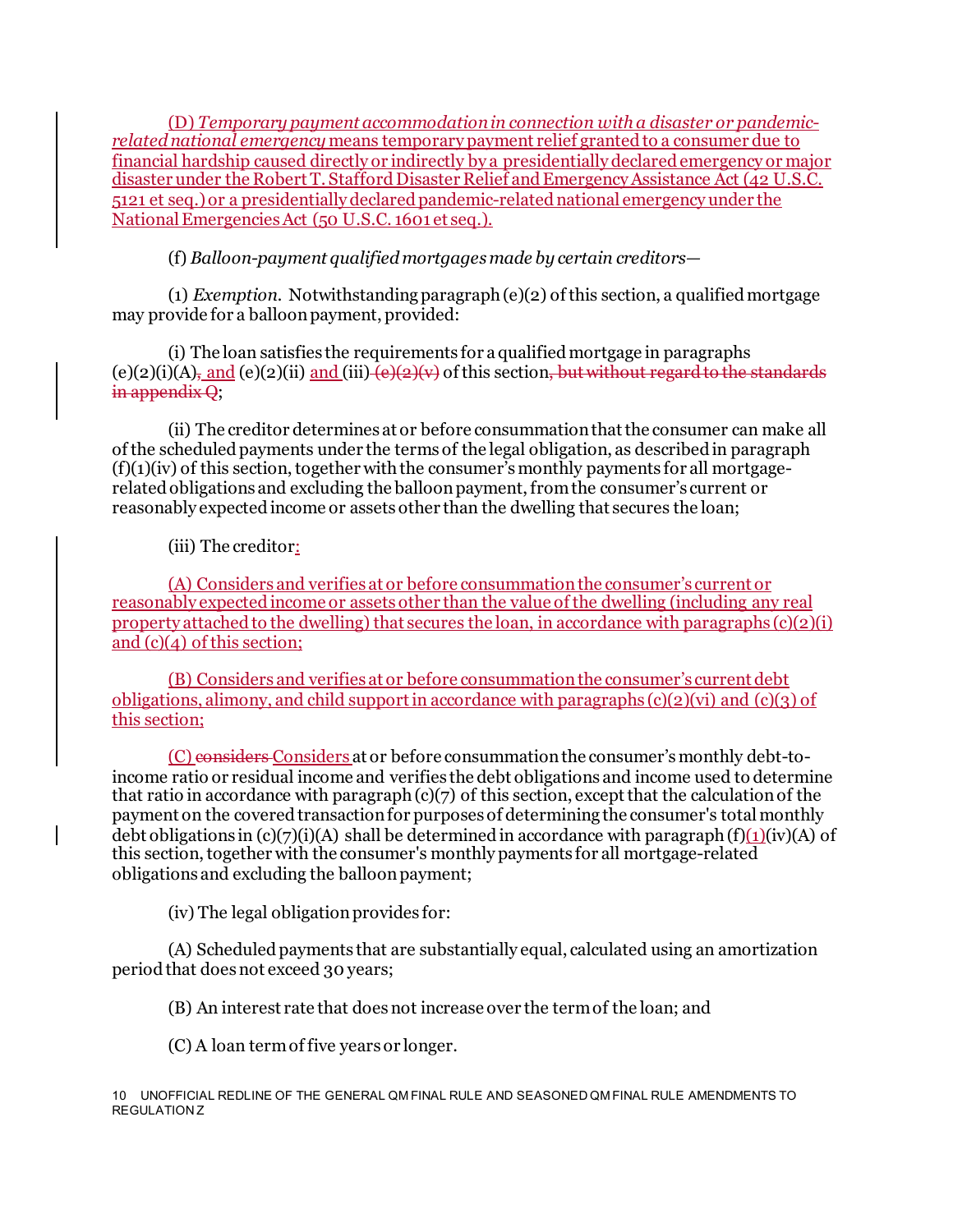(v) The loan is not subject, at consummation, to a commitment to be acquired by another person, other than a person that satisfies the requirements of paragraph  $(f)(1)(vi)$  of this section; and

(vi) The creditor satisfies the requirements stated in  $\S$  1026.35(b)(2)(iii)(A), (B), and (C).

(2) *Post-consummation transfer of balloon-payment qualified mortgage.* A balloonpayment qualified mortgage, extended pursuant to paragraph (f)(1), immediately loses its status as a qualified mortgage under paragraph (f)(1) if legal title to the balloon-payment qualified mortgage is sold, assigned, or otherwise transferred to another person except when:

(i) The balloon-payment qualified mortgage is sold, assigned, or otherwise transferred to another person three years or more after consummation of the balloon-payment qualified mortgage;

(ii) The balloon-payment qualified mortgage is sold, assigned, or otherwise transferred to a creditor that satisfies the requirements of paragraph  $(f)(1)(vi)$  of this section;

(iii) The balloon-payment qualified mortgage is sold, assigned, or otherwise transferred to another person pursuant to a capital restoration plan or other action under 12 U.S.C. 1831o, actions or instructions of any person acting as conservator, receiver or bankruptcy trustee, an order of a State or Federal governmental agency with jurisdiction to examine the creditor pursuant to State or Federal law, or an agreement between the creditor and such an agency; or

(iv) The balloon-payment qualified mortgage is sold, assigned, or otherwise transferred pursuant to a merger of the creditor with another person or acquisition of the creditor by another person or of another person by the creditor.

\* \* \* \* \*

#### **APPENDICES TO PART 1026**

The General QM Amendments Proposed Rule would remove all of "Appendix Q to Part 1026— Standards for Determining Monthly Debt and Income" from Part 1026.

\* \* \* \* \*

## **Supplement I to Part 1026—Official Interpretations**

*Section 1026.43—Minimum standards for transactions secured by a dwelling.*

1. *Record retention*. See § 1026.25(c)(3) and comments 25(c)(3)-1 and -2 for guidance on the required retention of records as evidence of compliance with § 1026.43.

2. *General QM Amendments Effective on [INSERT DATE 60 DAYS AFTER DATE OF PUBLICATION IN THE FEDERAL REGISTER]*. The Bureau's revisions to Regulation Z contained in Qualified Mortgage Definition Under the Truth in Lending Act (Regulation Z): General QM Loan Definitionpublished on [INSERT DATE OF PUBLICATION IN THE FEDERAL REGISTER](2021 General QM Amendments) apply with respect to transactions for which a creditor received an application on or after [INSERT DATE 60 DAYS AFTER DATE OF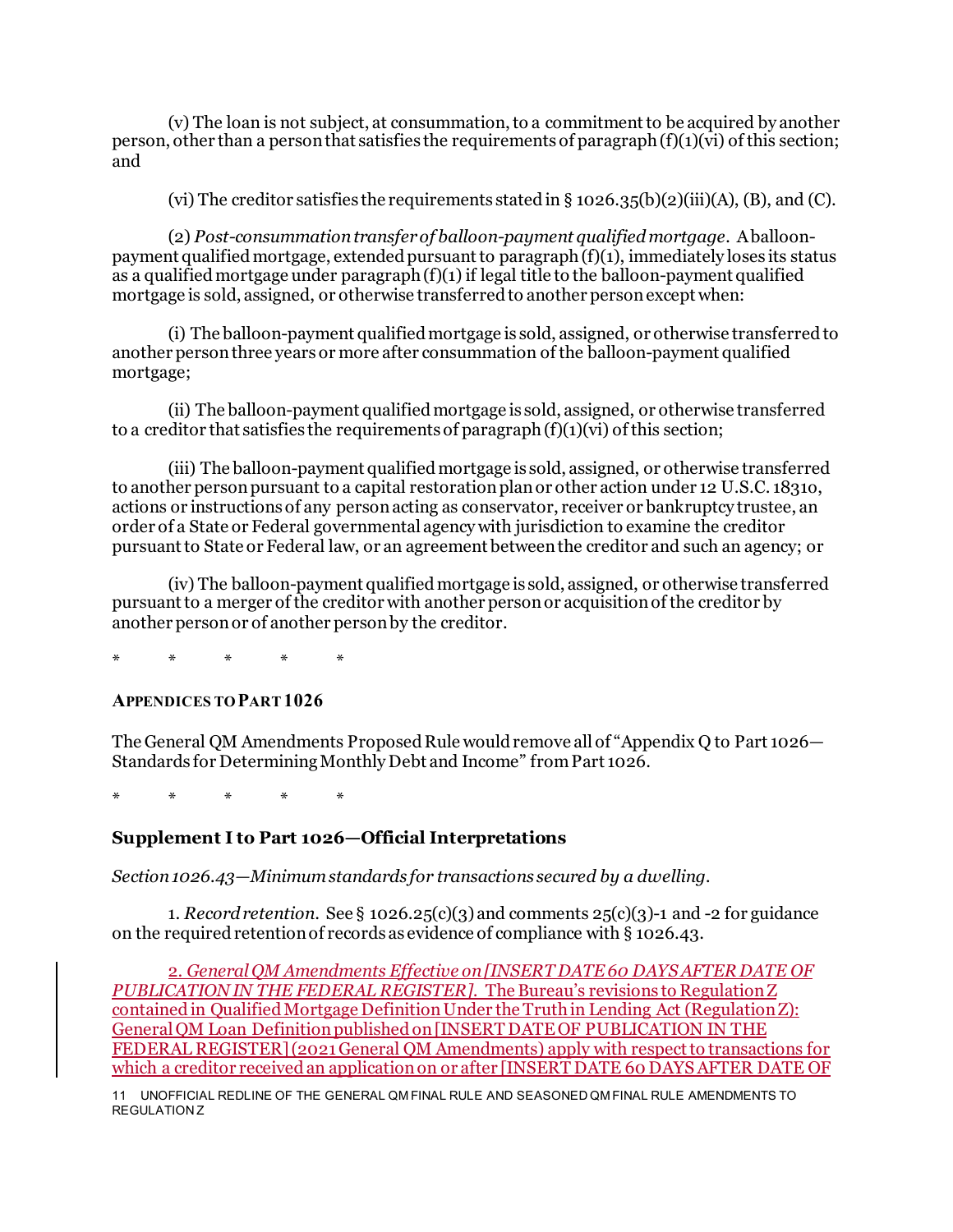PUBLICATION IN THE FEDERAL REGISTER](effective date). Compliance with the 2021 General QM Amendments is mandatory with respect to transactions for which a creditor received an application on or after July 1, 2021 (the mandatory compliance date). For a given transaction for which a creditor received an application on or after [INSERT DATE 60 DAYS AFTER DATE OF PUBLICATION IN THE FEDERAL REGISTER]but prior to July 1, 2021, a person has the option of complying either: with 12 CFR part 1026 as it is in effect; or with 12 CFR part 1026 as it was in effect on [INSERT DATE 59 DAYS AFTER DATE OF PUBLICATION IN THE FEDERAL REGISTER], together with any amendments to 12 CFR part 1026 that become effective after [INSERT DATE 59 DAYS AFTER DATE OF PUBLICATION IN THE FEDERAL REGISTER], other than the 2021 General QM Amendments. For transactions subject to § 1026.19(e), (f), or (g), creditors determine the date the creditor received the consumer's application, for purposes of this comment, in accordance with  $\S 1026.2(a)(3)(ii)$ . For transactions that are not subject to § 1026.19(e), (f), or (g), creditors can determine the date the creditor received the consumer's application, for purposes of this comment, in accordance with either  $\S 1026.2(a)(3)(i)$  or (ii).

\* \* \* \* \*

*43(b)(4) Higher-priced covered transaction.*

1. *Average prime offer rate*. The average prime offer rate is defined in § 1026.35(a)(2). For further explanation of the meaning of "average prime offer rate," and additional guidance on determining the average prime offer rate, *see* comments 35(a)(2)-1 through -4.

2. *Comparable transaction*. A higher-priced covered transaction is a consumer credit transaction that is secured by the consumer's dwelling with an annual percentage rate that exceeds by the specified amount the average prime offer rate for a comparable transaction as of the date the interest rate is set. The published tables of average prime offer rates indicate how to identify a comparable transaction. *See* comment 35(a)(2)-2.

3. *Rate set*. A transaction's annual percentage rate is compared to the average prime offer rate as of the date the transaction's interest rate is set (or "locked") before consummation. Sometimes a creditor sets the interest rate initially and then re-sets it at a different level before consummation. The creditor should use the last date the interest rate is set before consummation.

4. *Determining the annual percentage rate for certain loans for which the interest rate may or will change.* Provisions in subpart C, including the commentary to  $\S$  1026.17(c)(1), address how to determine the annual percentage rate disclosures for closed-end credit transactions. Provisions in § 1026.32(a)(3) address how to determine the annual percentage rate to determine coverage under § 1026.32(a)(1)(i). Section 1026.43(b)(4) requires, only for the purposes of a qualified mortgage under § 1026.43(e)(2), a different determination of the annual percentage rate for purposes of § 1026.43(b)(4) for a loan for which the interest rate may or will change within the first five years after the date on which the first regular periodic payment will be due. *See* comment 43(e)(2)(vi)-4 for how to determine the annual percentage rate of such a loan.

\* \* \* \* \*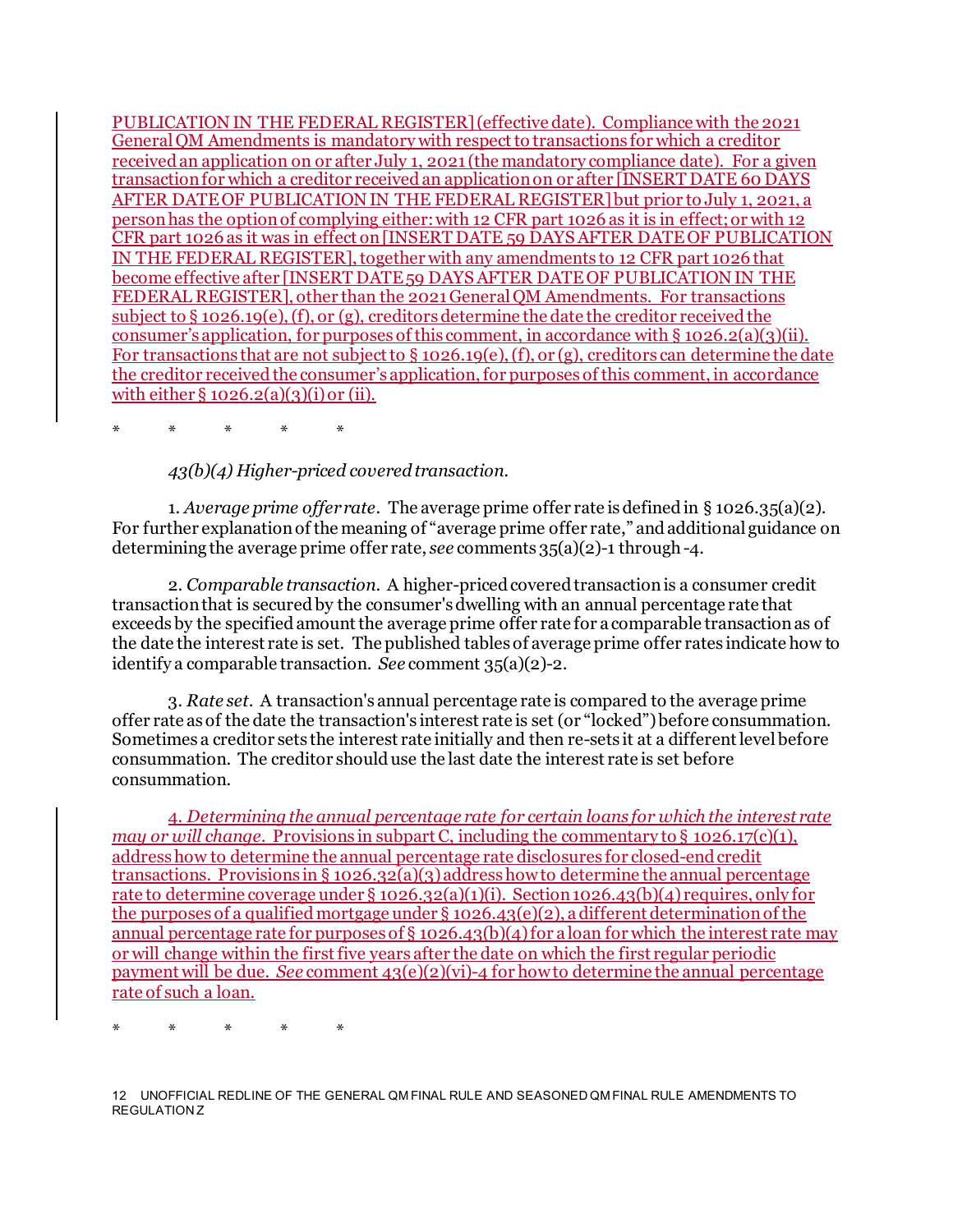*43(c)(4) Verification of income or assets.*

1. *Income or assets relied on*. A creditor need consider, and therefore need verify, only the income or assets the creditor relies on to evaluate the consumer's repayment ability. *See* comment  $43(c)(2)(i)-2$ . For example, if a consumer's application states that the consumer earns a salary and is paid an annual bonus and the creditor relies on only the consumer's salary to evaluate the consumer's repayment ability, the creditor need verify only the salary. *See also* comments  $43(c)(3)-1$  and  $-2$ .

2. *Multiple applicants*. If multiple consumers jointly apply for a loan and each lists income or assets on the application, the creditor need verify only the income or assets the creditor relies on in determining repayment ability. *See* comment 43(c)(2)(i)-5.

3. *Tax-return transcript*. Under § 1026.43(c)(4), a creditor may verify a consumer's income using an Internal Revenue Service (IRS) tax-return transcript, which summarizes the information in a consumer's filed tax return, another record that provides reasonably reliable evidence of the consumer's income, or both. A creditor may obtain a copy of a tax-return transcript or a filed tax return directly from the consumer or from a service provider. A creditor need not obtain the copy directly from the IRS or other taxing authority. *See* comment 43(c)(3)- 2.

4. *Unidentified funds*. A creditor does not meet the requirements of § 1026.43(c)(4)if it observes an inflow of funds into the consumer's account without confirming that the funds are income. For example, a creditor would not meet the requirements of  $\S 1026.43(c)(4)$  where it observes an unidentified \$5,000 deposit in the consumer's account but fails to take any measures to confirm or lacks any basis to conclude that the deposit represents the consumer's personal income and not, for example, proceeds from the disbursement of a loan.

\* \* \* \* \*

*43(c)(7) Monthly debt-to-income ratio or residual income.*

1. *Monthly debt-to-income ratio or monthly residual income*. Under § 1026.43(c)(2)(vii), the creditor must consider the consumer's monthly debt-to-income ratio, or the consumer's monthly residual income, in accordance with the requirements in § 1026.43(c)(7). In contrast to the qualified mortgage provisions in § 1026.43(e), § Section 1026.43(c) does not prescribe a specific monthly debt-to-income ratio with which creditors must comply. Instead, an appropriate threshold for a consumer's monthly debt-to-income ratio or monthly residual income is for the creditor to determine in making a reasonable and good faith determination of a consumer's ability to repay.

2. *Use of both monthly debt-to-income ratio and monthly residual income.* If a creditor considers the consumer's monthly debt-to-income ratio, the creditor may also consider the consumer's residual income as further validation of the assessment made using the consumer's monthly debt-to-income ratio.

3. *Compensating factors.* The creditor may consider factors in addition to the monthly debt-to-income ratio or residual income in assessing a consumer's repayment ability. For example, the creditor may reasonably and in good faith determine that a consumer has the ability to repay despite a higher debt-to-income ratio or lower residual income in light of the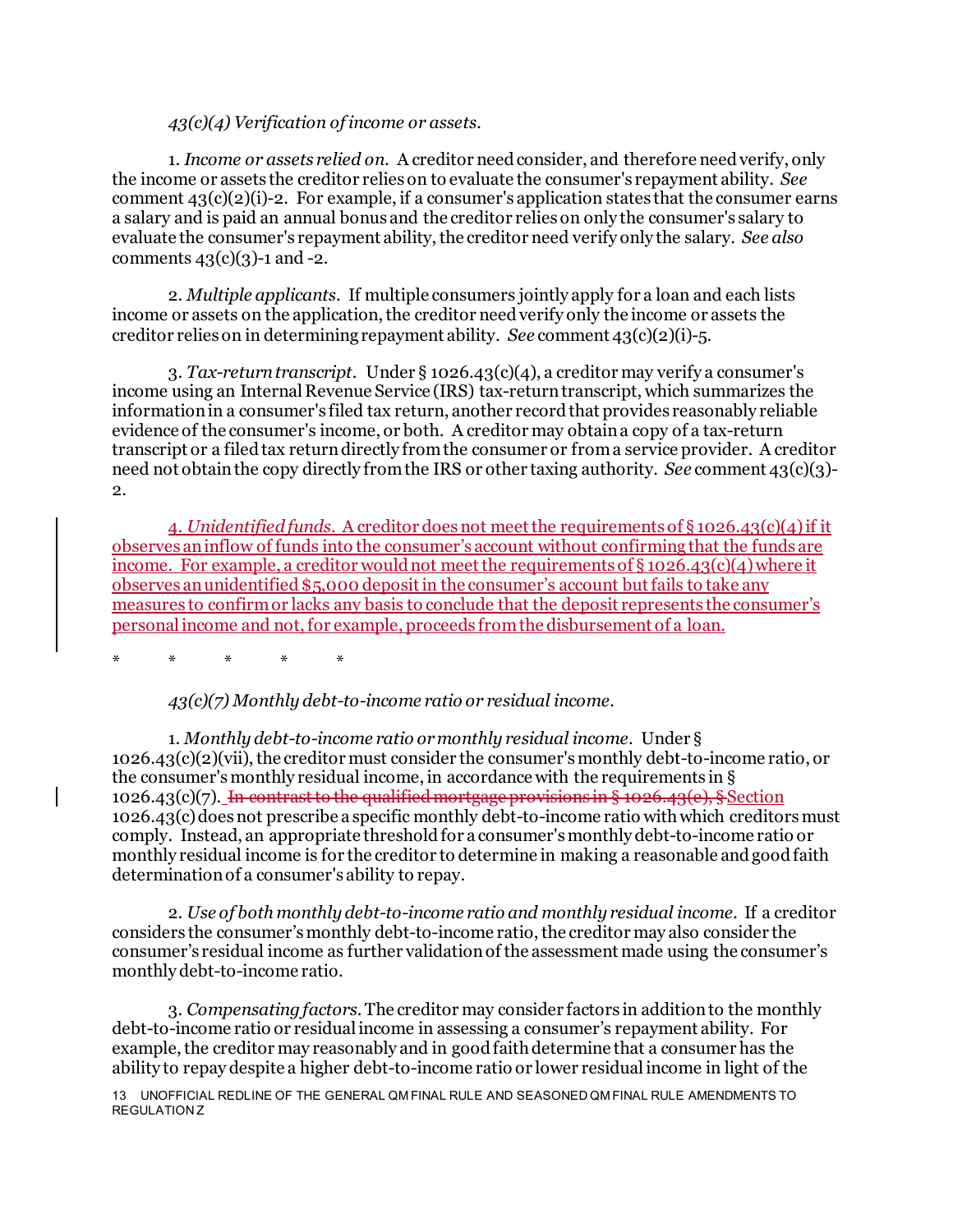consumer's assets other than the dwelling, including any real property attached to the dwelling, securing the covered transaction, such as a savings account. The creditor may also reasonably and in good faith determine that a consumer has the ability to repay despite a higher debt-toincome ratio in light of the consumer's residual income.

\* \* \* \* \*

#### *43(e)(1) Safe harbor and presumption of compliance.*

1. *General.* Section 1026.43(c) requires a creditor to make a reasonable and good faith determination at or before consummation that a consumer will be able to repay a covered transaction. Section 1026.43(e)(1)(i) and (ii) provide a safe harbor and or presumption of compliance, respectively, with the repayment ability requirements of  $\S 1026.43(c)$  for creditors and assignees of covered transactions that satisfy the requirements of a qualified mortgage under § 1026.43(e)(2),  $(\Theta(4), (5), (6), (7),$  or (f). See § 1026.43(e)(1)(i) and (ii) and associated commentary.

*43(e)(1)(i)(A) Safe harbor for transactions that are not higher-priced covered transactions.*

1. *Safe HarborHigher-priced covered transactions.* To qualify for the safe harbor in  $626.43$ (e)(1)(i), a covered transaction must meet the requirements of a qualified mortgage under §1026.43 $(e)(2)$ ,  $(e)(4)$ , or  $(f)$  and must not be a higher-priced covered transaction, as  $\frac{1}{2}$  defined in §1026.43(b)(4). For guidance on determining whether a loan is a higher-priced covered transaction, see comments  $43(b)(4)-1$  through  $-3$ .

*\* \* \* \* \**

*Paragraph 43(e)(2)(v).*

1. *General*. For guidance on satisfying § 1026.43(e)(2)(v), a creditor may rely on commentary to  $\S 1026.43(c)(2)(i)$  and (vi), (c)(3), and (c)(4).

 $Section 1026.43(e)(2)(v)(A)$  requires creditors to con verify the consumer's current or reasonably expected income or assets. For purposes requirement, the creditor must consider and verify, at a minimum, any income specified in appendix  $Q$ . A creditor may also consider and verify any other income in accordance  $§1026.43(e)(2)(i)$  and  $(e)(4)$ ; however, such income would not be included in the total monthly debt to-income ratio determination required by §1026.43(e)(2)(vi).

3. *Debts*. Section 1026.43(e)(2)(v)(B) requires creditors to consider and verify the consumer's current debt obligations, alimony, and child support. For purposes of this requirement, the creditor must consider and verify, at a minimum, any debt or liability specified in appendix Q. A creditor may also consider and verify other debt in accordance with §1026.43(c)(2)(vi) and (c)(3); however, such debt would not be included in the total monthly debt-to-income ratio determination required by §1026.43(e)(2)(vi).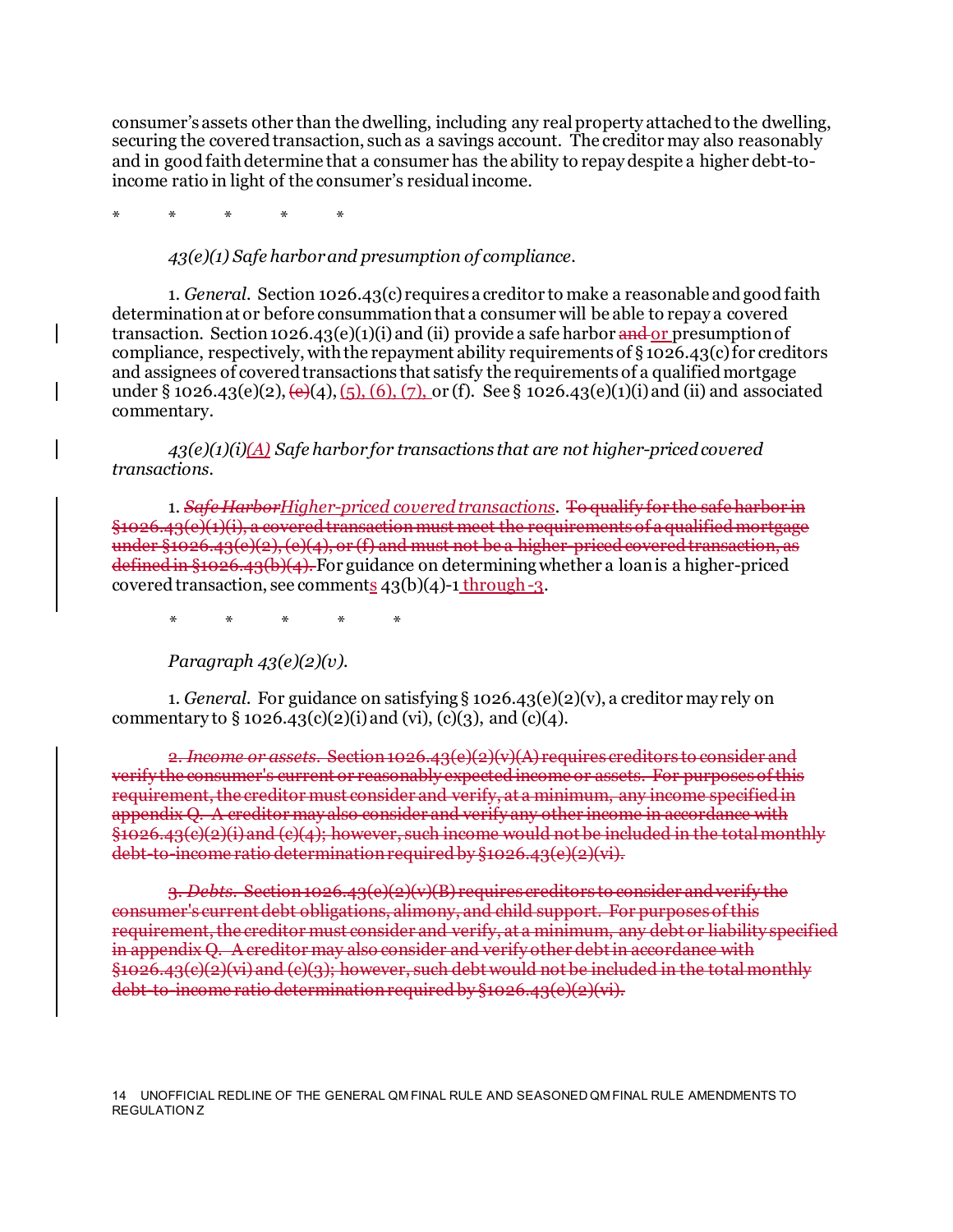#### *Paragraph 43(e)(2)(v)(A).*

1. *Consider*. In order to comply with the requirement to consider under § 1026.43(e)(2)(v)(A), a creditor must take into account current or reasonably expectedincome or assets other than the value of the dwelling (including any real property attached to the dwelling) that secures the loan, debt obligations, alimony, child support, and monthly debt-toincome ratio or residual income in its ability-to-repay determination. A creditor must maintain written policies and procedures for how it takes into account, pursuant to its underwriting standards, income or assets, debt obligations, alimony, child support, and monthly debt-toincome ratio or residual income in its ability-to-repay determination. A creditor must also retain documentation showing how it took into account income or assets, debt obligations, alimony, child support, and monthly debt-to-income ratio or residual income in its ability-torepay determination, including how it applied its policies and procedures, in order to meet this requirement to consider and thereby meet the requirements for a qualified mortgage under § 1026.43(e)(2). This documentation may include, for example, an underwriter worksheet or a final automated underwriting system certification, in combination with the creditor's applicable underwriting standards and any applicable exceptions described in its policies and procedures, that show how these required factors were taken into account in the creditor's ability-to-repay determination.

2. *Requirement to consider monthly debt-to-income ratio or residual income*. Section  $1026.43(e)(2)(v)$ (A) does not prescribe specifically how a creditor must consider monthly debtto-income ratio or residual income. Section 1026.43(e)(2)(v)(A) also does not prescribe a particular monthly debt-to-income ratio or residual income threshold with which a creditor must comply. A creditor may, for example, consider monthly debt-to-income ratio or residual income by establishing monthly debt-to-income or residual income thresholds for its own underwriting standards and documentinghow it applied those thresholds to determine the consumer's ability to repay. A creditor may also consider these factors by establishing monthly debt-to-income or residual income thresholds and exceptions to those thresholds based on other compensating factors, and documenting application of the thresholds along with any applicable exceptions.

3. *Flexibility to consider additional factors related to a consumer's ability to repay*. The requirement to consider income or assets, debt obligations, alimony, child support, and monthly debt-to-income ratio or residual income does not preclude the creditor from taking into account additional factors that are relevant in determining a consumer's ability to repay the loan. For guidance on considering additional factors in determining the consumer's ability to repay, see comment  $43(c)(7)-3$ .

## *Paragraph 43(e)(2)(v)(B).*

1. *Verification of income, assets, debt obligations, alimony, and child support.* Section 1026.43(e)(2)(v)(B) does not prescribe specific methods of underwriting that creditors must use. Section 1026.43(e)(2)(v)(B)(1) requires a creditor to verify the consumer's current or reasonably expected income or assets other than the value of the dwelling (including any real property attached to the dwelling) that secures the loan in accordance with § 1026.43(c)(4), which states that a creditor must verify such amounts using third-party records that provide reasonably reliable evidence of the consumer's income or assets. Section  $1026.43(e)(2)(v)(B)(2)$  requires a creditor to verify the consumer's current debt obligations, alimony, and child support in accordance with § 1026.43(c)(3), which states that a creditor must verify such amounts using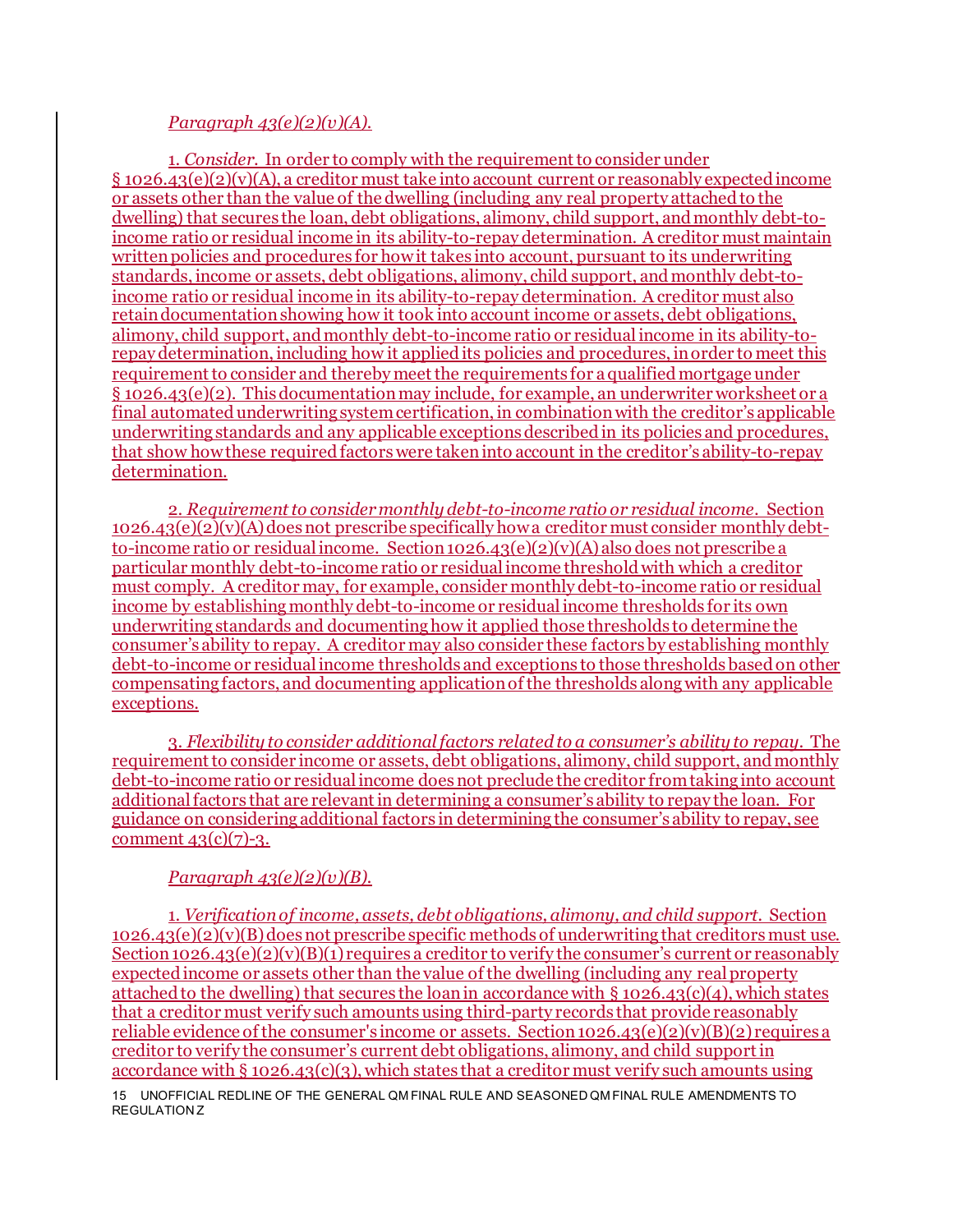reasonably reliable third-party records. So long as a creditor complies with the provisions of  $\S$  1026.43(c)(3) with respect to debt obligations, alimony, and child support and  $\S$  1026.43(c)(4) with respect to income and assets, the creditor is permitted to use any reasonable verification methods and criteria.

2. *Classifying and counting income, assets, debt obligations, alimony, and child support.* "Current and reasonably expected income or assets other than the value of the dwelling (including any real property attached to the dwelling) that secures the loan" is determined in accordance with  $\S 1026.43(c)(2)(i)$  and its commentary. "Current debt obligations, alimony, and child support" has the same meaning as under  $\S$  1026.43(c)(2)(vi) and its commentary. Sections  $1026.43(c)(2)(i)$  and (vi) and the associated commentary apply to a creditor's determination with respect to what inflows and property it may classify and count as income or assets and what obligations it must classify and count as debt obligations, alimony, and child support, pursuant to its compliance with  $\S 1026.43(e)(2)(v)(B)$ .

## 3. *Safe harbor for compliance with specified external standards.*

i. Meeting the standards in the following manuals for verifying current or reasonably expected income or assets using third-party records provides a creditor with reasonably reliable evidence of the consumer's income or assets. Meeting the standards in the followingmanuals for verifying current debt obligations, alimony, and child support using third-party records provides a creditor with reasonably reliable evidence of the consumer's debt obligations, alimony, and child support obligations. Accordingly, a creditor complies with § 1026.43(e)(2)(v)(B) if it complies with verification standards in one or more of the following manuals:

A. Chapters B3-3 through B3-6 of the Fannie Mae Single Family Selling Guide, published June 3, 2020;

B. Sections 5102 through 5500 of the Freddie Mac Single-Family Seller/Servicer Guide, published June 10, 2020;

C. Sections II.A.1 and II.A.4-5 of the Federal Housing Administration's Single Family Housing Policy Handbook, issued October 24, 2019;

D. Chapter 4 of the U.S. Department of Veterans Affairs' Lenders Handbook, revised February 22, 2019;

E. Chapter 4 of the U.S. Department of Agriculture's Field Office Handbook for the Direct Single Family Housing Program, revised March 15, 2019; and

F. Chapters 9 through 11 of the U.S. Department of Agriculture's Handbook for the Single Family Guaranteed Loan Program, revised March 19, 2020.

ii. *Applicable provisions in manuals.* A creditor complies with § 1026.43(e)(2)(v)(B) if it complies with requirements in the manuals listed in comment  $43(e)(2)(v)(B)-3$  for creditors to verify income, assets, debt obligations, alimony and child support using specified reasonably reliable third party documents or to include or exclude particular inflows, property, and obligations as income, assets, debt obligations, alimony, and child support.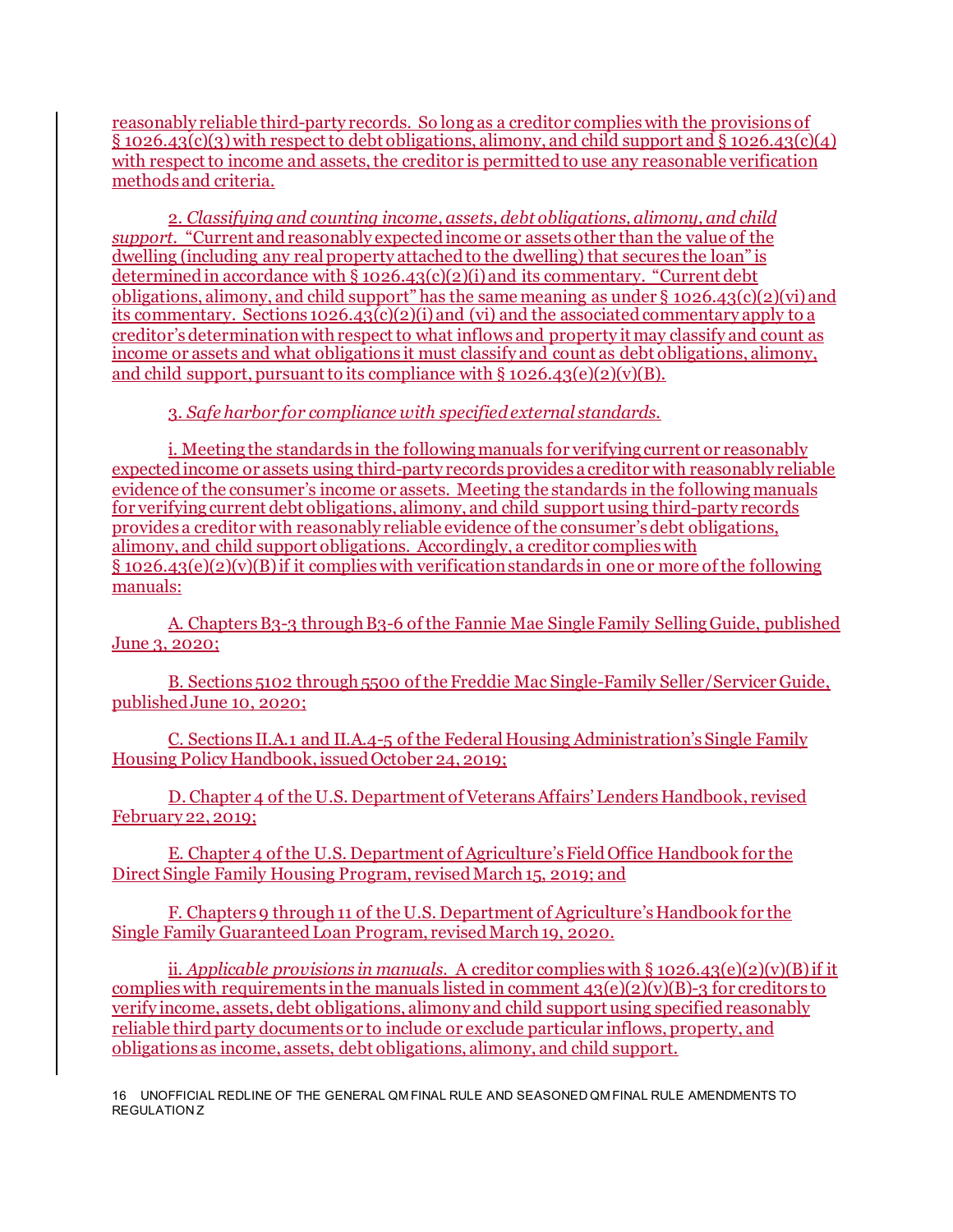iii. *Inapplicable provisions in manuals.* For purposes of compliance with  $\S 1026.43(e)(2)(v)(B)$ , a creditor need not comply with requirements in the manuals listed in comment  $43(e)(2)(v)(B)-3$  other than those that require creditors to verify income, assets, debt obligations, alimony and child support using specified documents or to classify and count particular inflows, property, and obligations as income, assets, debt obligations, alimony, and child support.

iv. *Revised versions of manuals.* A creditor also complies with § 1026.43(e)(2)(v)(B) where it complies with revised versions of the manuals listed in comment  $43(e)(2)(y)(B)-3.i$ . provided that the two versions are substantially similar.

v. *Use of standards from more than one manual*. A creditor complies with  $\S$  1026.43(e)(2)(y)(B) if it complies with the verification standards in one or more of the manuals specified in comment  $43(e)(2)(v)(B)-3.i.$  Accordingly, a creditor may, but need not, comply with § 1026.43(e)(2)(v)(B) by complying with the verification standards from more than one manual (in other words, by "mixing and matching" verification standards).

*Paragraph 43(e)(2)(vi).*

*1. Determining the average prime offer rate for a comparable transaction as of the date the interest rate is set.* For guidance on determining the average prime offer rate for a comparable transaction as of the date the interest rate is set, see comments  $43(b)(4)-1$  through-3.

*2. Determination of applicable threshold.* A creditor must determine the applicable threshold by determining which category the loan falls into based on the face amount of the note (the "loan amount" as defined in §1026.43(b)(5)). For example, for a first-lien covered transaction with a loan amount of \$75,000, the loan would fall into the tier for loans greater than or equal to \$66,156 (indexed for inflation) but less than \$110,260 (indexed for inflation), for which the applicable threshold is 3.5 or more percentage points.

*3. Annual adjustment for inflation*. The dollar amounts in §1026.43(e)(2)(vi) will be adjusted annually on January 1 by the annual percentage change in the CPI-U that was in effect on the preceding June 1. The Bureau will publish adjustments after the June figures become available each year.

4. *Determining the annual percentage rate for certain loans for which the interest rate may or will change.*

i. *In general*. The commentary to § 1026.17(c)(1) and other provisions in subpart C address how to determine the annual percentage rate disclosures for closed-end credit transactions. Provisions in § 1026.32(a)(3) address how to determine the annual percentage rate to determine coverage under  $\S 1026.32(a)(1)(i)$ . Section 1026.43(e)(2)(vi) requires, for the purposes of § 1026.43(e)(2)(vi), a different determination of the annual percentage rate for a qualified mortgage under § 1026.43(e)(2) for which the interest rate may or will change within the first five years after the date on which the first regular periodic payment will be due. An identical special rule for determining the annual percentage rate for such a loan also applies for purposes of  $\S$  1026.43(b)(4).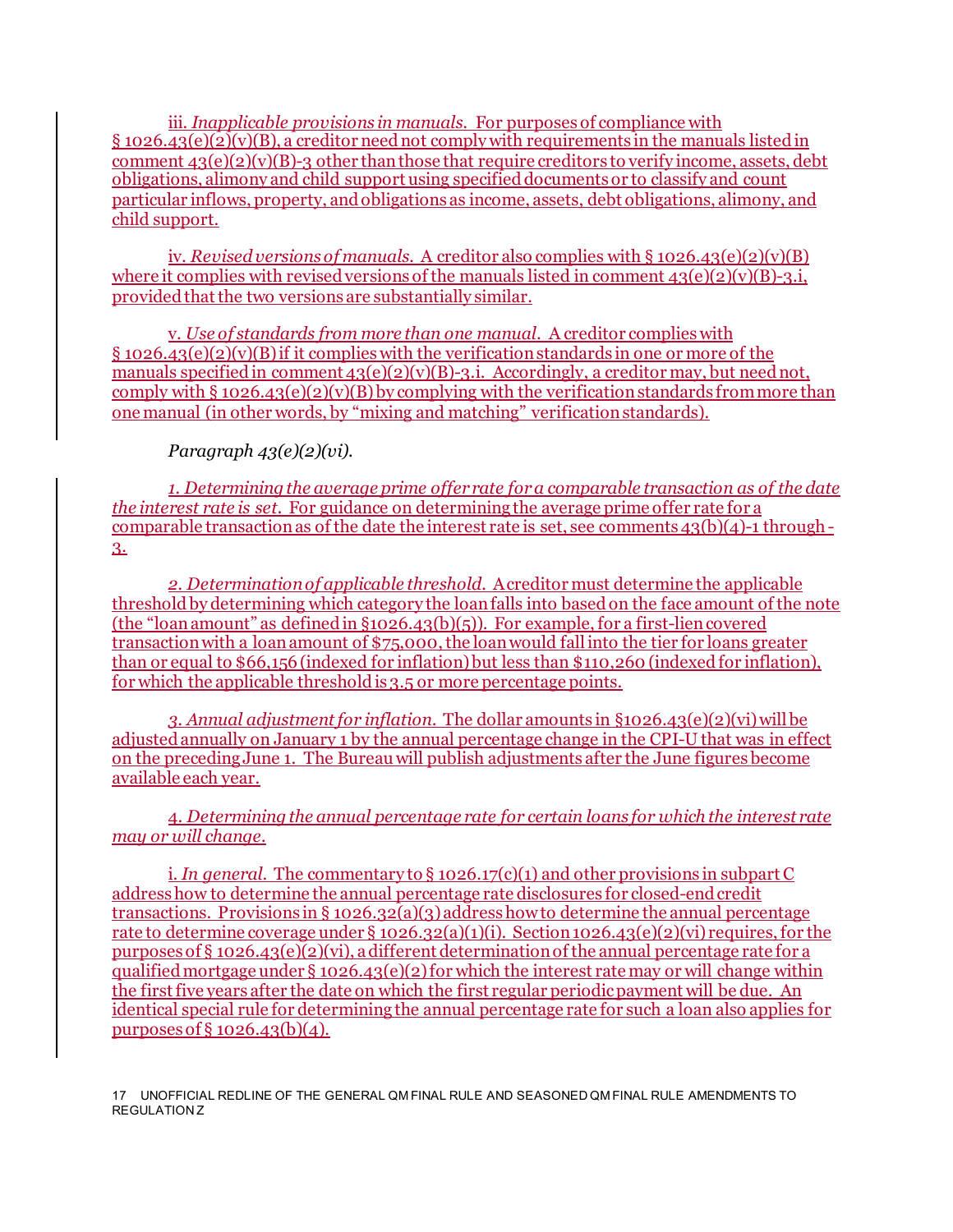ii. *Loans for which the interest rate may or will change*. Section 1026.43(e)(2)(vi) includes a special rule for determining the annual percentage rate for a loan for which the interest rate may or will change within the first five years after the date on which the first regular periodic payment will be due. This rule applies to adjustable-rate mortgages that have a fixed-rate period of five years or less and to step-rate mortgages for which the interest rate changes within that five-year period.

iii. *Maximum interest rate during the first five years*. For a loan for which the interest rate may or will change within the first five years after the date on which the first regular periodic payment will be due, a creditor must treat the maximum interest rate that could apply at any time during that five-year period as the interest rate for the full term of the loan to determine the annual percentage rate for purposes of § 1026.43(e)(2)(vi), regardless of whether the maximum interest rate is reached at the first or subsequent adjustment during the five-year period. For additional instruction on how to determine the maximum interest rate during the first five years after the date on which the first regular periodic payment will be due, see comments  $43(e)(2)(iv)$ -3 and -4.

iv. *Treatment of the maximum interest rate in determining the annual percentage rate.*  For a loan for which the interest rate may or will change within the first five years after the date on which the first regular periodic payment will be due, the creditor must determine the annual percentage rate for purposes of § 1026.43(e)(2)(vi) by treating the maximum interest rate that may apply within the first five years as the interest rate for the full term of the loan. For example, assume an adjustable-rate mortgage with a loan term of 30 years and an initial discounted rate of 5.0 percent that is fixed for the first three years. Assume that the maximum interest rate during the first five years after the date on which the first regular periodic payment will be due is 7.0 percent. Pursuant to § 1026.43(e)(2)(vi), the creditor must determine the annual percentage rate based on an interest rate of 7.0 percent applied for the full 30-year loan term.

5. *Meaning of a manufactured home*. For purposes of § 1026.43(e)(2)(vi)(D), manufactured home means any residential structure as defined under regulations of the U.S. Department of Housing and Urban Development (HUD) establishing manufactured home construction and safety standards (24 CFR 3280.2). Modular or other factory-built homes that do not meet the HUD code standards are not manufactured homes for purposes of §  $1026.43(e)(2)(vi)(D).$ 

6. *Scope of threshold for transactions secured by a manufactured home*. The threshold in §  $1026.43(e)(2)(vi)(D)$  applies to first-lien covered transactions less than \$110,260 (indexed for inflation) that are secured by a manufactured home and land, or by a manufactured home only.

1. Calculation of monthly payment on the covered transaction and simultaneous loans. As provided in appendix Q, for purposes of §1026.43(e)(2)(vi), creditors must include in the definition of "debt" a consumer's monthly housing expense. This includes, for example, the consumer's monthly payment on the covered transaction (including mortgage-related obligations) and on simultaneous loans. Accordingly,  $§1026.43(e)$  $(e)$  $(e)$  $(\overline{B})$  provides the method by which a creditor calculates the consumer's monthly payment on the covered transaction and on any simultaneous loan that the creditor knows or has reason to know will be mad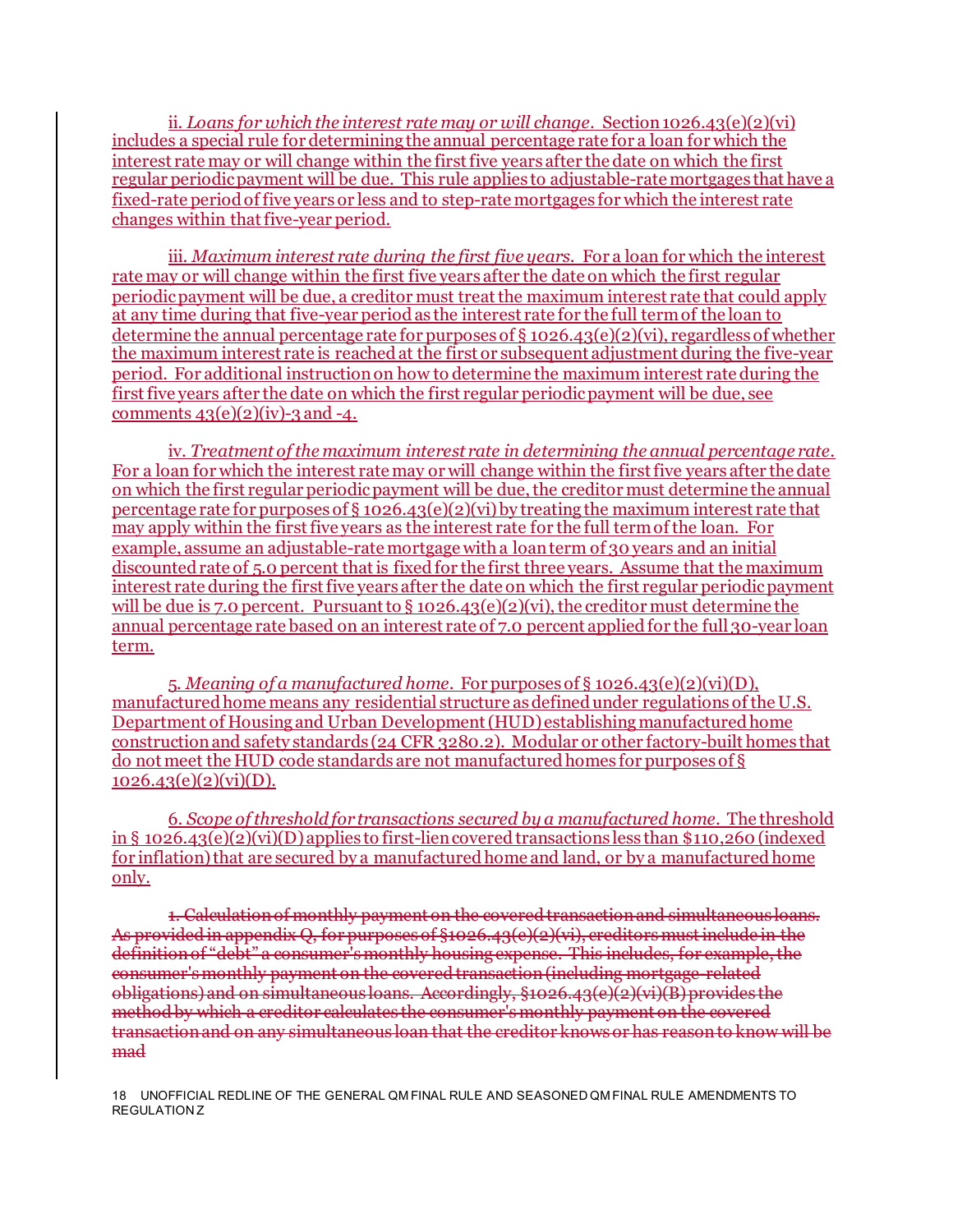#### *43(e)(4) Qualified mortgage defined—other agenciesspecial rules.*

1. *General.* The Department of Housing and Urban Development, Department of Veterans Affairs, and the Department of Agriculture have promulgated definitions for qualified mortgages under mortgage programs they insure, guarantee, or provide under applicable law. Cross-references to those definitions are listed in § 1026.43(e)(4) to acknowledge the covered transactions covered by those definitions are qualified mortgages for purposes of this section. *Alternative definition.* Subject to the sunset provided under § 1026.43(e)(4)(iii), § 1026.43(e)(4) provides an alternative definition of qualified mortgage to the definition provided in § 1026.43(e)(2). To be a qualified mortgage under § 1026.43(e)(4), the transaction must satisfy the requirements under § 1026.43(e)(2)(i) through (iii), in addition to being one of the types of loans specified in  $\S$  1026.43(e)(4)(ii)(A) through  $(E)$ .

2. *Mortgages for which the creditor received the consumer's application prior to July 1, 2021.* Covered transactions that met the requirements of § 1026.43(e)(2)(i) thorough (iii), *Termination of conservatorship.* Section 1026.43(e)(4)(ii)(A) requires that a covered transaction be were eligible for purchase or guarantee by the Federal National Mortgage Association (Fannie Mae) or the Federal Home Loan Mortgage Corporation (Freddie Mac) (or any limited-life regulatory entity succeeding the charter of either) operating under the conservatorship or receivership of the Federal Housing Finance Agency pursuant to section 1367 of the Federal Housing Enterprises Financial Safety and Soundness Act of 1992 (12 U.S.C. 4617), and for which the creditor received the consumer's application prior to the mandatory compliance date of July 1, 2021 continue to be qualified mortgages for the purposes of this section, including those covered transactions that were consummated on or after July 1, 2021. The special rule under § 1026.43(e)(4)(ii)(A) does not apply if Fannie Mae or Freddie Mac (or any limited-life regulatory entity succeeding the charter of either) has ceased operating under the conservatorship or receivership of the Federal Housing Finance Agency. For example, if either Fannie Mae or Freddie Mac (or succeeding limited-life regulatory entity) ceases to operate under the conservatorship or receivership of the Federal Housing Finance Agency, § 1026.43(e)(4)(ii)(A) would no longer apply to loans eligible for purchase or guarantee by that entity; however, the special rule would be available for a loan that is eligible for purchase or guarantee by the other entity still operating under conservatorship or receivership.

3. *Mortgages for which the creditor received the consumer's application on or after [INSERT DATE 60 DAYS AFTER DATE OF PUBLICATION IN THE FEDERAL REGISTER] and prior to July 1, 2021*. For a discussion of the optional early compliance period for the 2021 General QM Amendments, please see comment 43-2.*Timing.* Under § 1026.43(e)(4)(iii), the definition of qualified mortgage under paragraph (e)(4) applies only to loans consummated on or before January 10, 2021, regardless of whether Fannie Mae or Freddie Mac (or any limitedlife regulatory entity succeeding the charter of either) continues to operate under the conservatorship or receivership of the Federal Housing Finance Agency. Accordingly, § 1026.43(e)(4) is available only for covered transactions consummated on or before the earlier of either:

i. The date Fannie Mae or Freddie Mac (or any limited-life regulatory entity succeeding the charter of either), respectively, cease to operate under the conservatorship or receivership of the Federal Housing Finance Agency pursuant to section 1367 of the Federal Housing Enterprises Financial Safety and Soundness Act of 1992 (12 U.S.C. 4617); or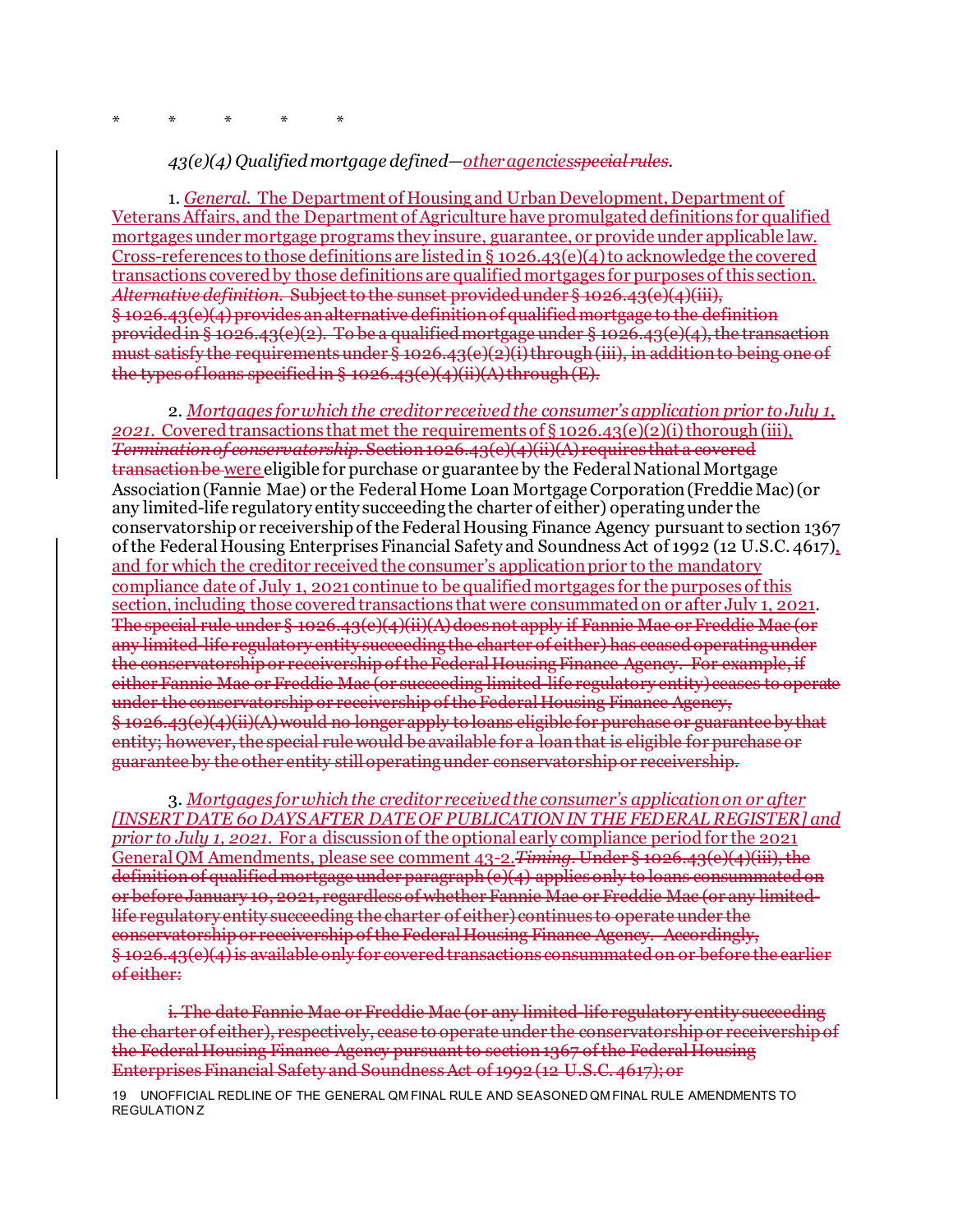ii. January 10, 2021, as provided by § 1026.43(e)(4)(iii).

4. [RESERVED].*Eligible for purchase, guarantee, or insurance except with regard to matters wholly unrelated to ability to repay.* To satisfy § 1026.43(e)(4)(ii), a loan need not be actually purchased or guaranteed by Fannie Mae or Freddie Mac or insured or guaranteed by one of the Agencies (the U.S. Department of Housing and Urban Development (HUD), U.S. Department of Veterans Affairs (VA), U.S. Department of Agriculture (USDA), or Rural Housing Service (RHS)). Rather, § 1026.43(e)(4)(ii) requires only that the creditor determine that the loan is eligible (i.e., meets the criteria) for such purchase, guarantee, or insurance at consummation. For example, for purposes of § 1026.43(e)(4), a creditor is not required to sell a loan to Fannie Mae or Freddie Mac (or any limited-life regulatory entity succeeding the charter of either) for that loan to be a qualified mortgage; however, the loan must be eligible for purchase or guarantee by Fannie Mae or Freddie Mac (or any limited-life regulatory entity succeeding the charter of either), including satisfying any requirements regarding consideration and verification of a consumer's income or assets, credit history, debt-to-income ratio or residual income, and other credit risk factors, but not any requirements regarding matters wholly unrelated to ability to repay. To determine eligibility for purchase, guarantee or insurance, a creditor may rely on a valid underwriting recommendation provided by a GSE automated underwriting system (AUS) or an AUS that relies on an Agency underwriting tool; compliance with the standards in the GSE or Agency written guide in effect at the time; a written agreement between the creditor or a direct sponsor or aggregator of the creditor and a GSE or Agency that permits variation from the standards of the written guides and/or variation from the AUSs, in effect at the time of consummation; or an individual loan waiver granted by the GSE or Agency to the creditor. For creditors relying on the variances of a sponsor or aggregator, a loan that is transferred directly to or through the sponsor or aggregator at or after consummation complies with § 1026.43(e)(4). In using any of the four methods listed above, the creditor need not satisfy standards that are wholly unrelated to assessing a consumer's ability to repay that the creditor is required to perform. Matters wholly unrelated to ability to repay are those matters that are wholly unrelated to credit risk or the underwriting of the loan. Such matters include requirements related to the status of the creditor rather than the loan, requirements related to selling, securitizing, or delivering the loan, and any requirementthat the creditor must perform after the consummated loan is sold, guaranteed, or endorsed for insurance such as document custody, quality control, or servicing. Accordingly, a covered transaction is eligible for purchase or guarantee by Fannie Mae or Freddie Mac, for example, if:

i. The loan conforms to the relevant standards set forth in the Fannie Mae Single-Family Selling Guide or the Freddie Mac Single-Family Seller/Servicer Guide in effect at the time, or to standards set forth in a written agreement between the creditor or a sponsor or aggregator of the creditor and Fannie Mae or Freddie Mac in effect at that time that permits variation from the standards of those guides;

ii. The loan has been granted an individual waiver by a GSE, which will allow purchase or guarantee in spite of variations from the applicable standards; or

20 UNOFFICIAL REDLINE OF THE GENERAL QM FINAL RULE AND SEASONED QM FINAL RULE AMENDMENTS TO REGULATION Z iii. The creditor inputs accurate information into the Fannie Mae or Freddie Mac AUS or another AUS pursuant to a written agreement between the creditor and Fannie Mae or Freddie Mac that permits variation from the GSE AUS; the loan receives one of the recommendations specified below in paragraphs A or B from the corresponding GSE AUS or an equivalent recommendation pursuant to another AUS as authorized in the written agreement; and the creditor satisfies any requirements and conditions specified by the relevant AUS that are not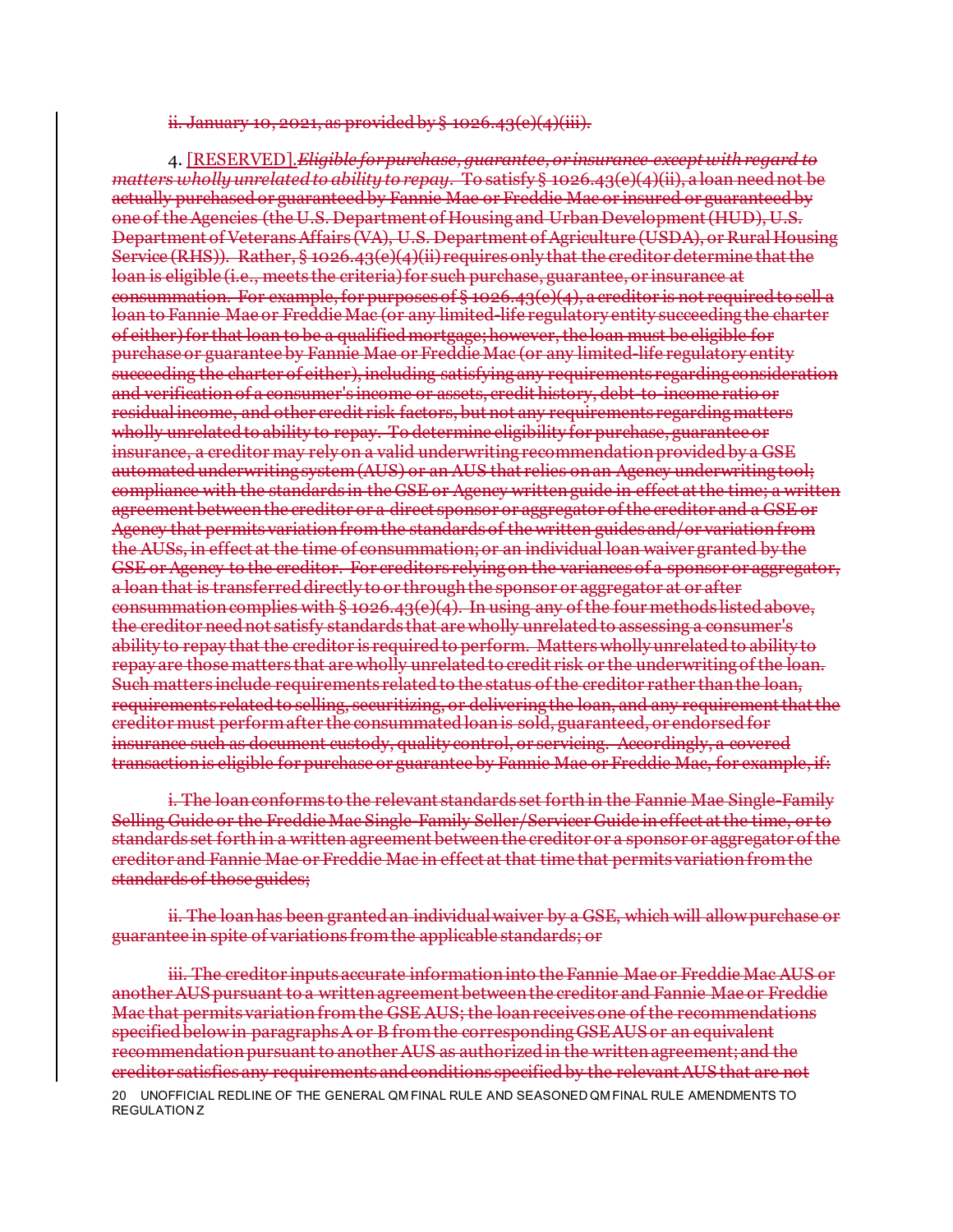wholly unrelated to ability to repay, the non-satisfaction of which would invalidate that recommendation:

A. An "Approve/Eligible" recommendation from Desktop Underwriter (DU); or

B. A risk class of "Accept" and purchase eligibility of "Freddie Mac Eligible" from Loan Prospector (LP).

5. [RESERVED].*Repurchase and indemnification demands.*A repurchase or indemnification demand by Fannie Mae, Freddie Mac, HUD, VA, USDA, or RHS is not dispositive of qualified mortgage status. Qualified mortgage status under § 1026.43(e)(4) depends on whether a loan is eligible to be purchased, guaranteed, or insured at the time of consummation, provided that other requirements under § 1026.43(e)(4) are satisfied. Some repurchase or indemnification demands are not related to eligibility criteria at consummation. See comment  $43(e)(4)$ -4. Further, even where a repurchase or indemnification demand relates to whether the loan satisfied relevant eligibility requirements as of the time of consummation, the mere fact that a demand has been made, or even resolved, between a creditor and GSE or agency is not dispositive for purposes of § 1026.43(e)(4). However, evidence of whether a particular loan satisfied the § 1026.43(e)(4) eligibility criteria at consummation may be brought to light in the course of dealing over a particular demand, depending on the facts and circumstances. Accordingly, each loan should be evaluated by the creditor based on the facts and circumstances relating to the eligibility of that loan at the time of consummation. For example:

i. Assume eligibility to purchase a loan was based in part on the consumer's employment income of \$50,000 per year. The creditor uses the income figure in obtaining an approve/eligible recommendation from DU. A quality control review, however, later determines that the documentation provided and verified by the creditor to comply with Fannie Mae requirements did not support the reported income of \$50,000 per year. As a result, Fannie Mae demands that the creditor repurchase the loan. Assume that the quality control review is accurate, and that DU would not have issued an approve/eligible recommendation if it had been provided the accurate income figure. The DU determination at the time of consummation was invalid because it was based on inaccurate information provided by the creditor; therefore, the loan was never a qualified mortgage under § 1026.43(e)(4).

ii. Assume that a creditor delivered a loan, which the creditor determined was a qualified mortgage at the time of consummation under § 1026.43(e)(4), to Fannie Mae for inclusion in a particular To-Be-Announced Mortgage Backed Security (MBS) pool of loans. The data submitted by the creditor at the time of loan delivery indicated that the various loan terms met the product type, weighted-average coupon, weighted-average maturity, and other MBS pooling criteria, and MBS issuance disclosures to investors reflected this loan data. However, after delivery and MBS issuance, a quality control review determines that the loan violates the pooling criteria.The loan still meets eligibility requirements for Fannie Mae products and loan terms. Fannie Mae, however, requires the creditor to repurchase the loan due to the violation of MBS pooling requirements. Assume that the quality control review determination is accurate. Because the loan still meets Fannie Mae's eligibility requirements, it remains a qualified mortgage based on these facts and circumstances.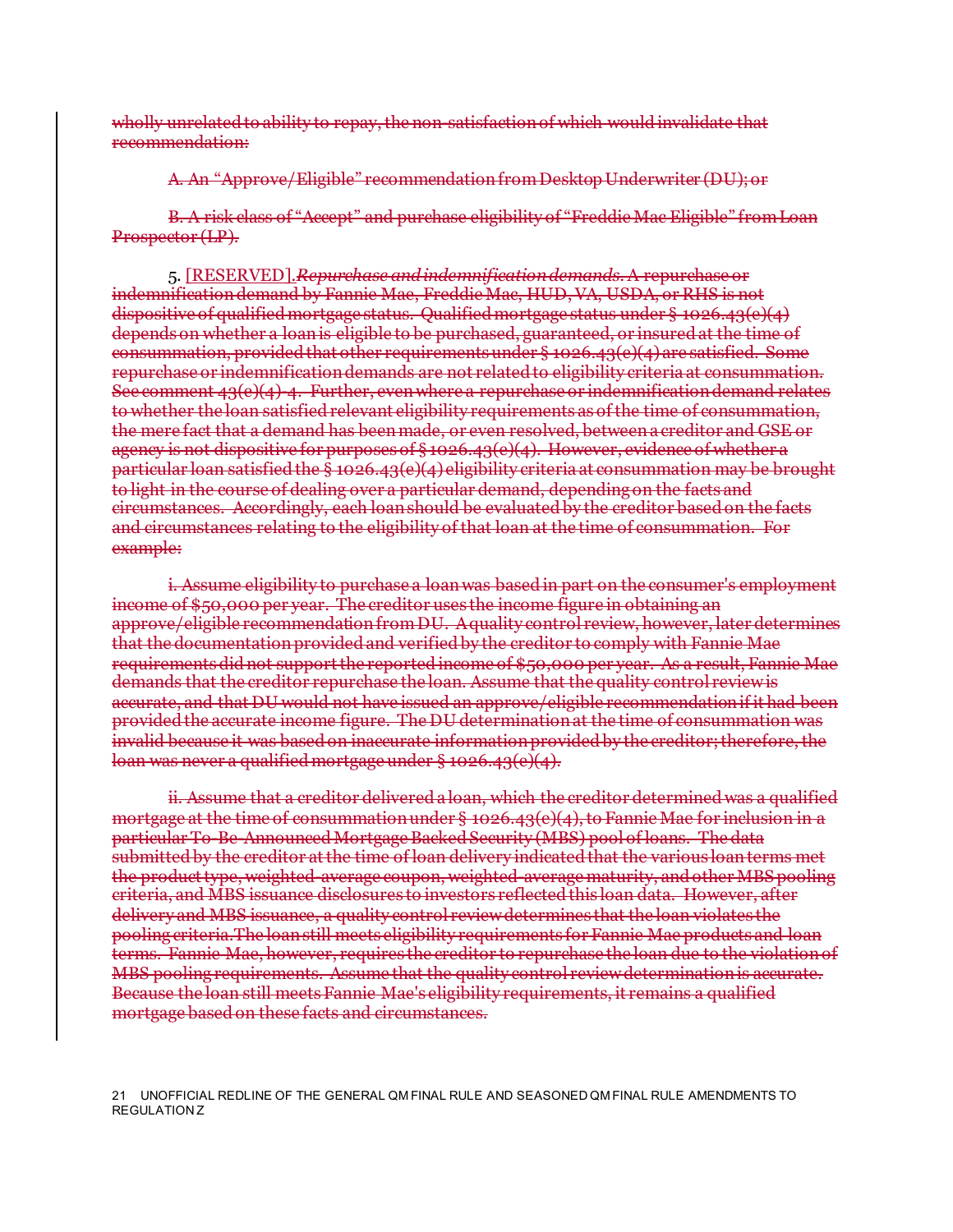#### *Paragraph 43(e)(5).*

1. *Satisfaction of qualified mortgage requirements*. For a covered transaction to be a qualified mortgage under § 1026.43(e)(5), the mortgage must satisfy the requirements for a qualified mortgage under § 1026.43(e)(2), other than the requirements regarding debt-toincome ratioin §  $1026.43(e)(2)(v)$  and (vi). For example, a qualified mortgage under § 1026.43(e)(5) may not have a loan term in excess of 30 years because longer terms are prohibited for qualified mortgages under  $\S 1026.43(e)(2)(ii)$ . Similarly, a qualified mortgage under § 1026.43(e)(5) may not result in a balloon payment because § 1026.43(e)(2)(i)(C) provides that qualified mortgages may not have balloon payments except as provided under  $\S$  1026.43(f). However, a covered transaction need not comply with  $\S$  1026.43(e)(2)(v) and (vi), which prohibits consumer monthly debt-to-income ratios in excess of 43 percent. A covered transaction therefore can be a qualified mortgage under § 1026.43(e)(5) even though the consumer's monthly debt-to-income ratio is greater than 43 percent.

2. *Debt-to-income ratio or residual income*. Section 1026.43(e)(5) does not prescribe a specific monthly debt-to-income ratio with which creditors must comply. Instead, creditors must consider a consumer's debt-to-income ratio or residual income calculated generally in accordance with § 1026.43(c)(7) and verify the information used to calculate the debt-to-income ratio or residual income in accordance with § 1026.43(c)(3) and (4). However, § 1026.43(c)(7) refers creditors to § 1026.43(c)(5) for instructions on calculating the payment on the covered transaction. Section 1026.43(c)(5) requires creditors to calculate the payment differently than  $\S 1026.43(e)(2)(iv)$ . For purposes of the qualified mortgage definition in  $\S 1026.43(e)(5)$ , creditors must base their calculation of the consumer's debt-to-income ratio or residual income on the payment on the covered transaction calculated according to § 1026.43(e)(2)(iv) instead of according to  $\S 1026.43(c)(5)$ . Creditors are not required to calculate the consumer's monthly debt to income ratio in accordance with appendix  $\ddot{\theta}$  to this part as is required under the general definition of qualified mortgages by § 1026.43(e)(2)(vi).

\* \* \* \* \*

## *43(e)(7) Seasoned loans.*

#### *Paragraph 43(e)(7)(i)(A)*

1. *Fixed-rate mortgage.* Section 1026.43(e)(7)(i)(A) provides that, for a covered transaction to become a qualified mortgage under  $\S$  1026.43(e)(7), the covered transaction must be a fixed-rate mortgage, as defined in § 1026.18(s)(7)(iii). Under § 1026.18(s)(7)(iii), the term "fixed-rate mortgage" means a transaction secured by real property or a dwelling that is not an adjustable-rate mortgage or a step-rate mortgage. Thus, a covered transaction that is an adjustable-rate mortgage or step-rate mortgage is not eligible to become a qualified mortgage under § 1026.43(e)(7).

2. *Fully amortizing payments.* Section 1026.43(e)(7)(i)(A) provides that for a covered transaction to become a qualified mortgage as a seasoned loan under § 1026.43(e)(7), a mortgage must meet certain product requirements and be a fixed-rate mortgage with fully amortizing payments. Only loans for which the scheduled periodic payments do not require a balloon payment, as defined in § 1026.18(s), to fully amortize the loan within the loan term can become seasoned loans for the purposes of  $\S$  1026.43(e)(7). However,  $\S$  1026.43(e)(7)(i)(A) does not prohibit a qualifying change as defined in  $\S 1026.43(e)(7)(iv)(B)$  that is entered into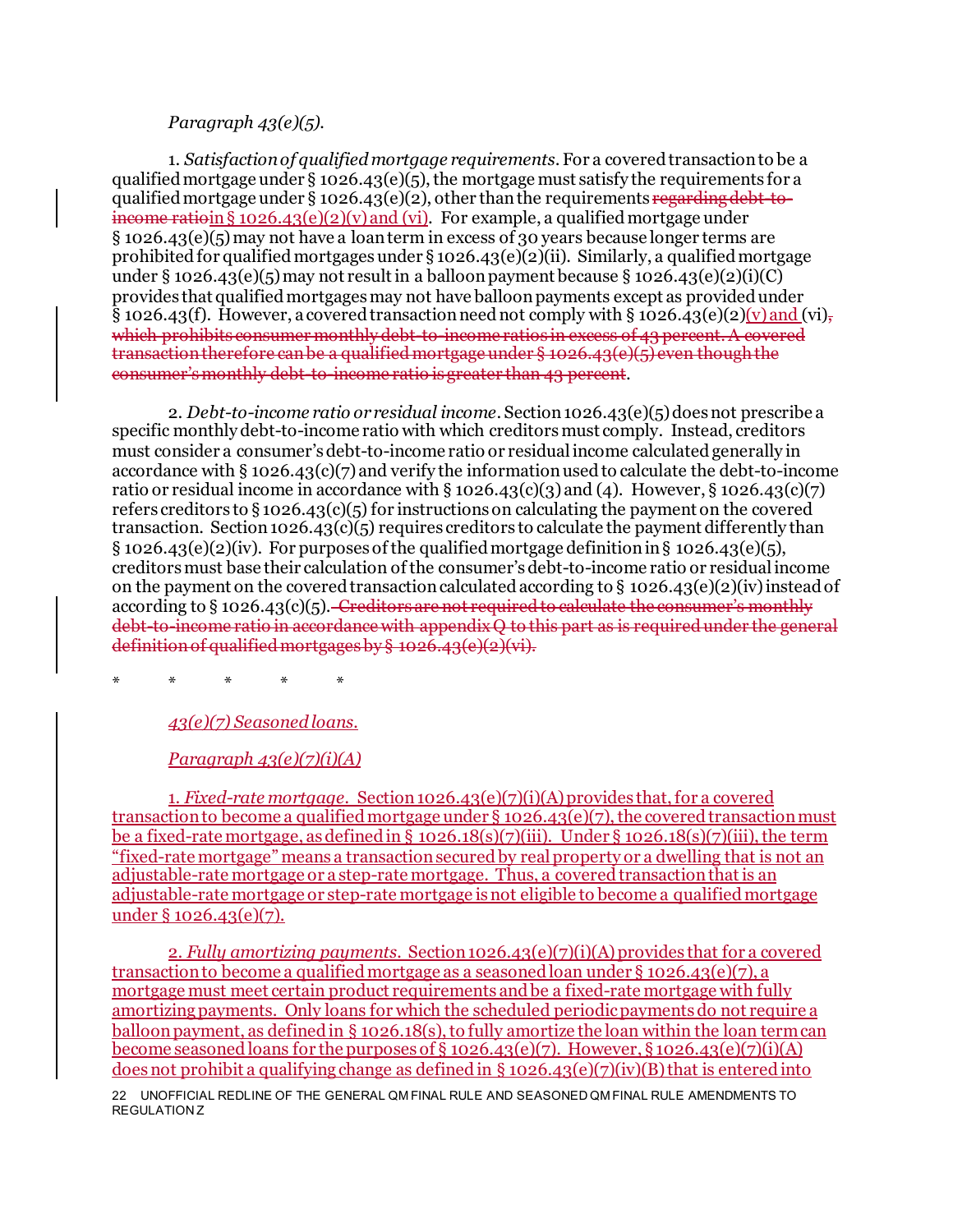during or after a temporary payment accommodation in connection with a disaster or pandemic-related national emergency, even if such a qualifying change involves a balloon payment or lengthened loan term.

## *Paragraph 43(e)(7)(iii)*

1. *Requirement to hold in portfolio.* For a covered transaction to become a qualified mortgage under § 1026.43(e)(7), a creditor generally must hold the transaction in portfolio until the end of the seasoning period, subject to the exceptions set forth in § 1026.43(e)(7)(iii)(B)(1) through (*3*). Unless one of these exceptions applies, a covered transaction cannot become a qualified mortgage as a seasoned loan under  $\S$  1026.43(e)(7) if legal title to the debt obligation is sold, assigned, or otherwise transferred to another person before the end of the seasoning period.

2. *Application to subsequent transferees.* The exception contained in § 1026.43(e)(7)(iii)(B)(*3*) may be used only one time for a covered transaction. The exceptions contained in § 1026.43(e)(7)(iii)(B)(*1*) and (*2*) apply not only to an initial sale, assignment, or other transfer by the originating creditor but to subsequent sales, assignments, and other transfers as well. For example, assume Creditor A originates a covered transaction that is not a qualified mortgage at origination. Six months after consummation, the covered transaction is transferred to Creditor B pursuant to § 1026.43(e)(7)(iii)(B)(*3*). The transfer does not fail to comply with the requirements in  $\S 1026.43(e)(7)(iii)$  because the loan is not securitized as part of the transfer or at any other time before the end of the seasoning period. If Creditor B sells the covered transaction before the end of the seasoning period, the covered transaction is not eligible to season into a qualified mortgage under  $\S 1026.43(e)(7)$  unless the sale falls within an exception set forth in § 1026.43(e)(7)(iii)(B)(*1*) or (*2*) (*i.e.*, the transfer is required by supervisory action or pursuant to a merger or acquisition).

3*. Supervisory sales.* Section 1026.43(e)(7)(iii)(B)(*1*) facilitates sales that are deemed necessary by supervisory agencies to revive troubled creditors and resolve failed creditors. A covered transaction does not violate the requirements in § 1026.43(e)(7)(iii) if it is sold, assigned, or otherwise transferred to another person before the end of the seasoning period pursuant to: a capital restoration plan or other action under 12 U.S.C. 1831o; the actions or instructions of any person acting as conservator, receiver or bankruptcy trustee; an order of a State or Federal government agency with jurisdiction to examine the creditor pursuant to State or Federal law; or an agreement between the creditor and such an agency. Section 1026.43(e)(7)(iii)(B)(*1*) does not apply to transfers done to comply with a generally applicable regulation with future effect designed to implement, interpret, or prescribe law or policy in the absence of a specific order by or a specific agreement with a governmental agency described in § 1026.43(e)(7)(iii)(B)(*1*) directing the sale of one or more covered transactions held by the creditor or one of the other circumstances listed in § 1026.43(e)(7)(iii)(B)(*1*). For example, a covered transaction does not violate the requirements in § 1026.43(e)(7)(iii) if the covered transaction is sold pursuant to a capital restoration plan under 12 U.S.C. 1831o before the end of seasoning period. However, if the creditor simply chose to sell the same covered transaction as one way to comply with general regulatory capital requirements in the absence of supervisory action or agreement, then the covered transaction cannot become a qualified mortgage as a seasoned loan under § 1026.43(e)(7), unless the sale met the requirements of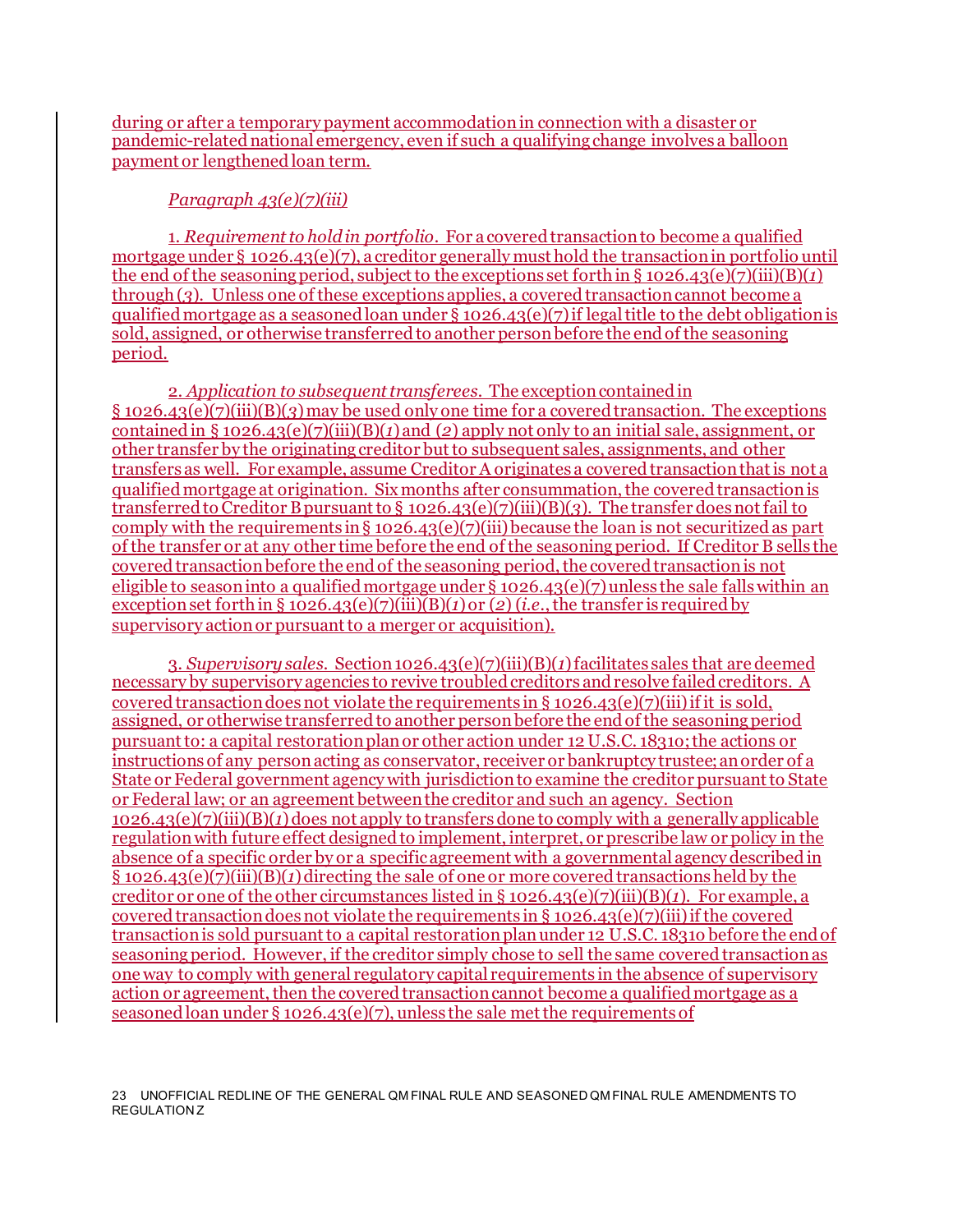## § 1026.43(e)(7)(iii)(B)(*3*) or the covered transaction qualifies under another definition of qualified mortgage.

*Paragraph 43(e)(7)(iv)(A)*

1. *Due date.* In determining whether a scheduled periodic payment is delinquent for purposes of  $\S$  1026.43(e)(7), the due date is the date the payment is due under the terms of the legal obligation, without regard to whether the consumer is afforded a period after the due date to pay before the servicer assesses a late fee.

## *Paragraph 43(e)(7)(iv)(A)(*2*)*

1. *60 days delinquent.* The following example illustrates the meaning of 60 days delinquent for purposes of  $\S$  1026.43(e)(7). Assume a loan is consummated on October 15, 2022, that the consumer's periodic payment is due on the 1st of each month, and that the consumer timely made the first periodic payment due on December 1, 2022. For purposes of § 1026.43(e)(7), the consumer is 30 days delinquent if the consumer fails to make a payment (sufficient to cover the scheduled January 1, 2023 periodic payment of principal, interest, and escrow(if applicable)) before February 1, 2023. For purposes of § 1026.43(e)(7), the consumer is 60 days delinquent if the consumer then fails to make two payments (sufficient to cover the scheduled January 1, 2023 and February 1, 2023 periodic payments of principal, interest, and escrow(if applicable)) before March 1, 2023.

*Paragraph 43(e)(7)(iv)(B)*

1. *Qualifying change.* An agreement that meets the conditions specified in § 1026.43(e)(7)(iv)(B) is a qualifying change even if it is not in writing.

# *Paragraph 43(e)(7)(iv)(C)(*2*)*

1. *Suspension of seasoning period during certain temporary payment accommodations.* Section 1026.43(e)(7)(iv)(C)(*2*) provides that the seasoning period does not include any period during which the consumer is in a temporary payment accommodation extended in connection with a disaster or pandemic-related national emergency, provided that during or at the end of the temporary payment accommodation there is a qualifying change as defined in § 1026.43(e)(7)(iv)( $\overline{B}$ ) or the consumer cures the loan's delinquency under its original terms. Section 1026.43(e)(7)(iv)(C)(*2*) further explains that, under these circumstances, the seasoning period consists of the period from the date on which the first periodic payment was due after origination of the covered transaction to the beginning of the temporary payment accommodation and an additional period immediately after the temporary payment accommodation ends, which together must equal at least 36 months. For example, assume the consumer enters into a covered transaction for which the first periodic payment is due on March 1, 2022, and the consumer enters a three-month temporary payment accommodation in connection with a disaster or pandemic-related national emergency, effective March 1, 2023. Assume further that the consumer misses the March 1, April 1, and May 1, 2023 periodic payments during the temporary payment accommodationperiod, but enters into a qualifying change as defined in § 1026.43(e)(7)(iv)(B) on June 1, 2023, and is not delinquent on June 1, 2023. Under these circumstances, the seasoning period consists of the period from March 1,